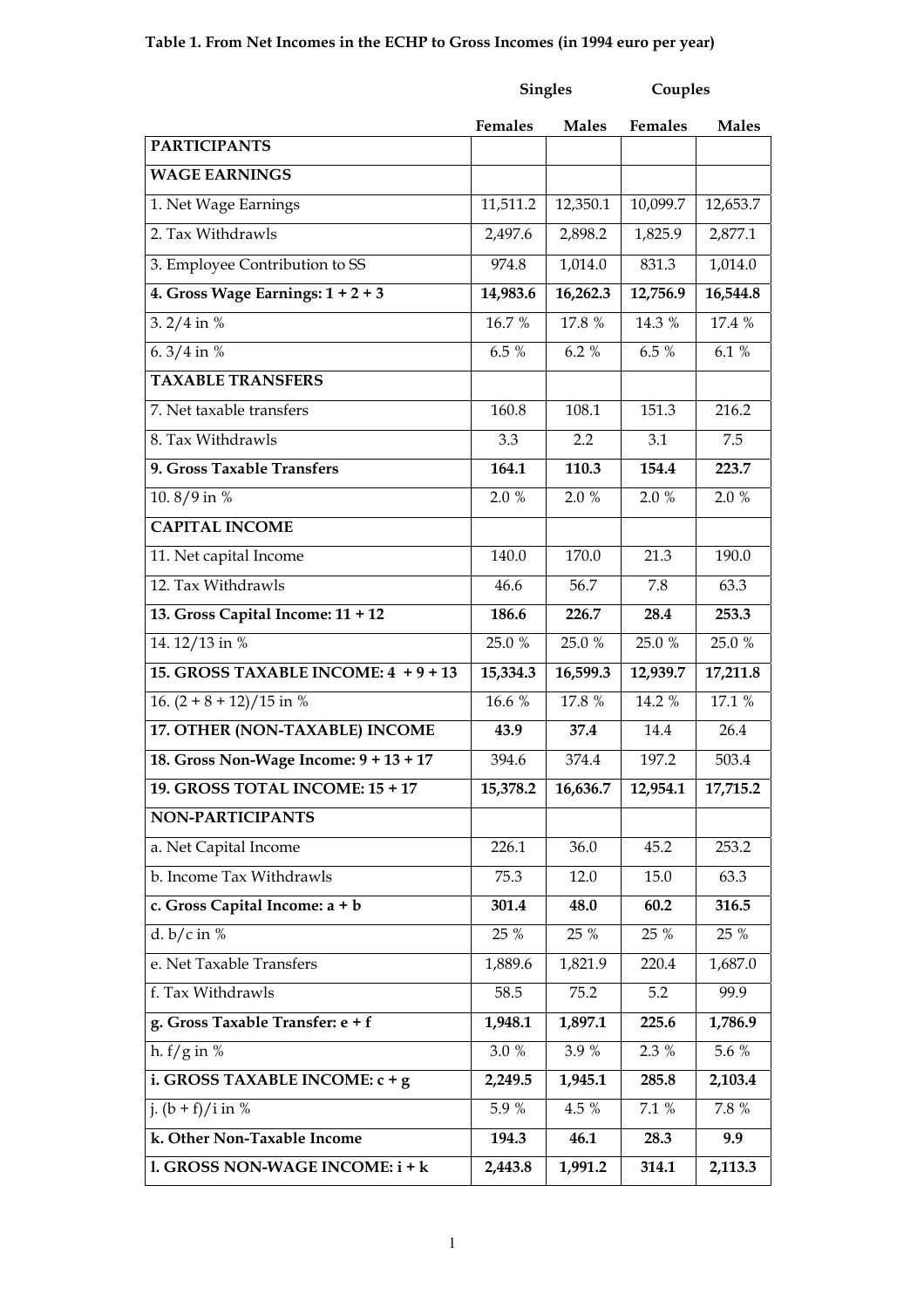|  |  | Table 2. Descriptive Statistics for Single Person Households |
|--|--|--------------------------------------------------------------|
|  |  |                                                              |

|                            |                | <b>Females</b> | <b>Males</b>   |       |  |
|----------------------------|----------------|----------------|----------------|-------|--|
|                            | $N^{o}$        | Mean           | $N^{o}$        | Mean  |  |
| Individual characteristics |                |                |                |       |  |
| Age                        | 135            | 38.26          | 109            | 37.79 |  |
| Primary education          | 39             | 0.29           | 29             | 0.26  |  |
| Secondary education        | 42             | 0.31           | 52             | 0.48  |  |
| University education       | 52             | 0.38           | 27             | 0.25  |  |
| <b>Family status</b>       |                |                |                |       |  |
| Single                     | 79             | 58.5           | 93             | 85.4  |  |
| Separated                  | 26             | 23.7           | 12             | 11.0  |  |
| Married                    | 6              | 4.4            | 2              | 1.8   |  |
| Divorced                   | 16             | 11.8           | 2              | 1.8   |  |
| Widowed                    | 8              | 5.9            |                |       |  |
| Number of children         |                |                |                |       |  |
| None                       | 89             | 65.9           | 106            | 97.2  |  |
| One                        | 23             | 17.0           | 3              | 2.8   |  |
| Two                        | 19             | 14.1           |                |       |  |
| Three or more              | $\overline{4}$ | 3.0            |                |       |  |
| Region of residence        |                |                |                |       |  |
| Northwest                  | 20             | 14.8           | 14             | 12.8  |  |
| Northeast                  | 18             | 13.3           | 26             | 23.8  |  |
| Madrid                     | 21             | 15.6           | 16             | 14.7  |  |
| Center                     | 15             | 11.1           | 8              | 7.3   |  |
| East                       | 33             | 24.4           | 31             | 28.4  |  |
| South                      | 21             | 15.6           | 9              | 8.3   |  |
| Canary Islands             | 5              | 3.7            | 5              | 4.6   |  |
| <b>Weekly hours</b>        |                |                |                |       |  |
| None                       | 30             | 22.2           | 21             | 19.3  |  |
| Up to $20$                 | 12             | 8.9            | $\overline{4}$ | 3.7   |  |
| From 24 to 32              | 13             | 9.6            | 5              | 4.6   |  |
| From 35 to 38              | 21             | 15.5           | 19             | 17.4  |  |
| 40                         | 39             | 28.9           | 30             | 27.5  |  |
| More than 40               | 19             | 14.8           | 28             | 26.5  |  |
|                            |                |                |                |       |  |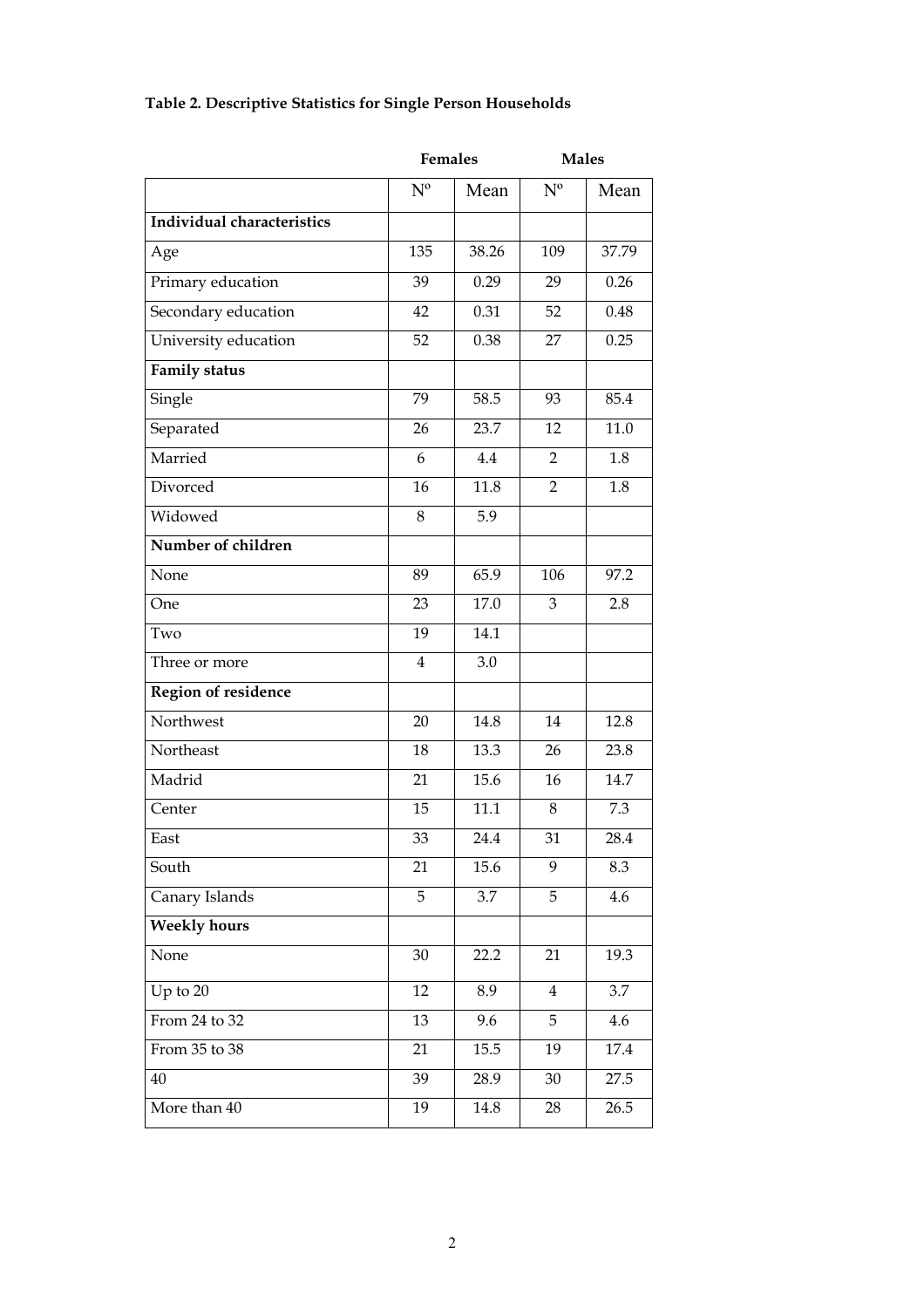**Figure 1** 

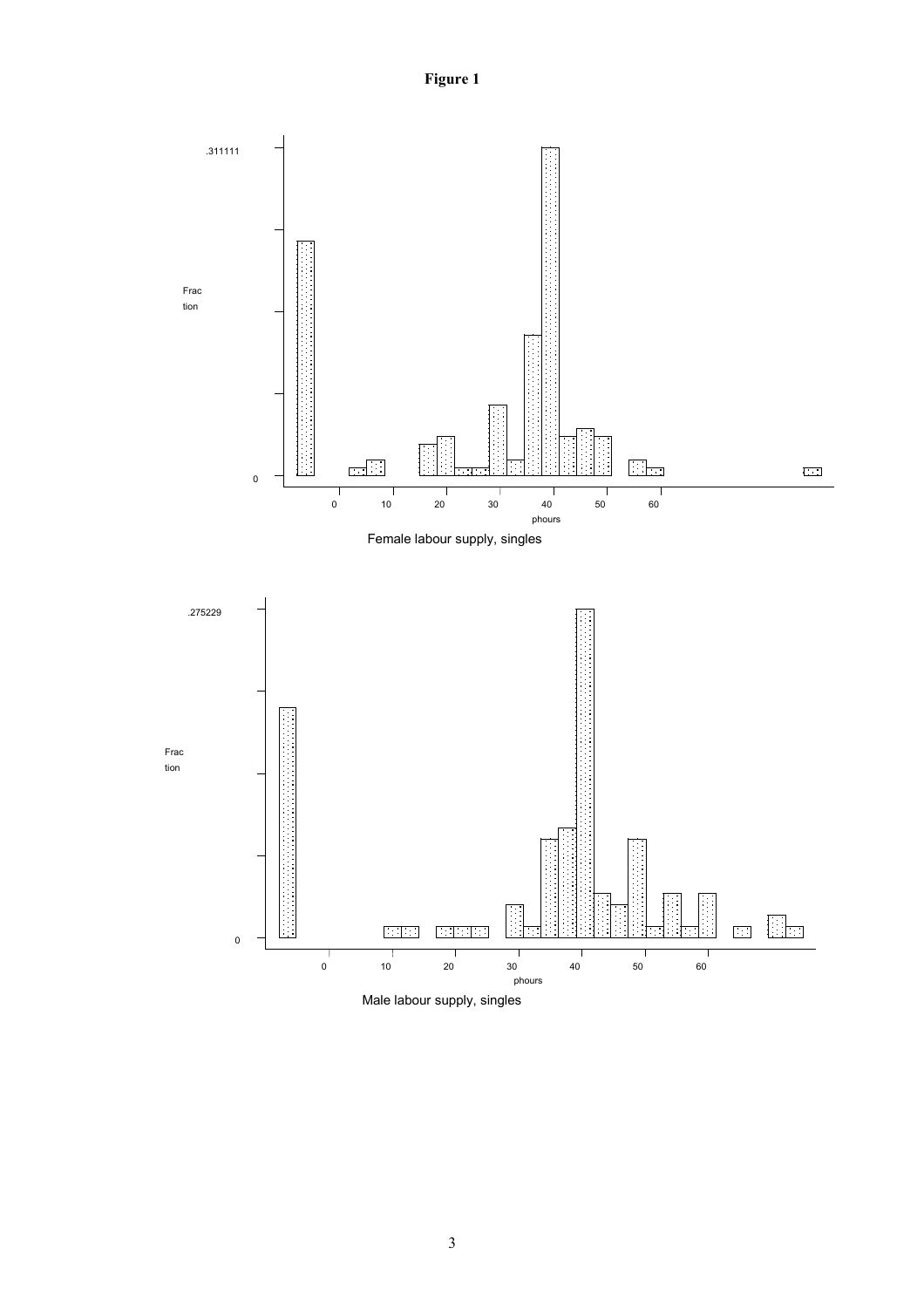|                   | <b>FEMALES</b><br>Coeff. | t value | <b>MALES</b><br>Coeff. | t value |
|-------------------|--------------------------|---------|------------------------|---------|
| Constant          | $-1.326$                 | $-1.0$  | 0.77                   | 2.05    |
| Age               | 0.141                    | 2.03    | 0.825                  | 2.61    |
| Age <sup>2</sup>  | $-0.002$                 | $-1.86$ | 0.370                  | 1.99    |
| Educ <sub>2</sub> | 0.177                    | 0.11    | 0.475                  | 2.38    |
| Educ3             | 0.719                    | 4.94    | 0.259                  | 1.48    |
| <b>Reg</b>        | 0.191                    | 1.36    |                        |         |
| Child             | $-0.117$                 | $-0.97$ |                        |         |
| $N^{\circ}$ obs   | 94                       |         | $N^{\circ}$ obs        | 84      |
| $R^2$             | 0.088                    |         | $R^2$                  | 0.390   |

**Table 3. Wage Equations for Participants, and Observed and Predicted Wages for Participants and Non-participants. Singles** 

**Educ2** = Secondary Education; **Educ3** = College Education; **Reg** = Madrid; **Child** = Presence of Children

\_\_\_\_\_\_\_\_\_\_\_\_\_\_\_\_\_\_\_\_\_\_\_\_\_\_\_\_\_\_\_\_\_\_\_\_\_\_\_\_\_\_\_\_\_\_\_\_\_\_\_\_\_\_\_\_\_\_\_\_\_\_\_\_\_\_\_\_\_\_\_\_\_\_\_\_\_\_

#### **WAGES PER HOUR IN EUROS**

|                  |      | <b>FEMALES</b>       |      |        | <b>MALES</b> |                      |      |            |
|------------------|------|----------------------|------|--------|--------------|----------------------|------|------------|
|                  |      | Mean St.dev. Min Max |      |        |              | Mean St.dev. Min Max |      |            |
| Observed         | 8.93 | 10.52                | 2.06 | 101.33 | 7.92         | 4.49                 | 0.80 | 27.34      |
| <b>PREDICTED</b> |      |                      |      |        |              |                      |      |            |
| Participants     | 8.59 | 3.38                 | 3.27 | 14.97  | 8.18         | 1.87                 |      | 4.38 14.37 |
| Non-participants | 5.91 | 2.06                 | 3.33 | 12.80  | 7.30         | 1.51                 | 4.76 | 11.07      |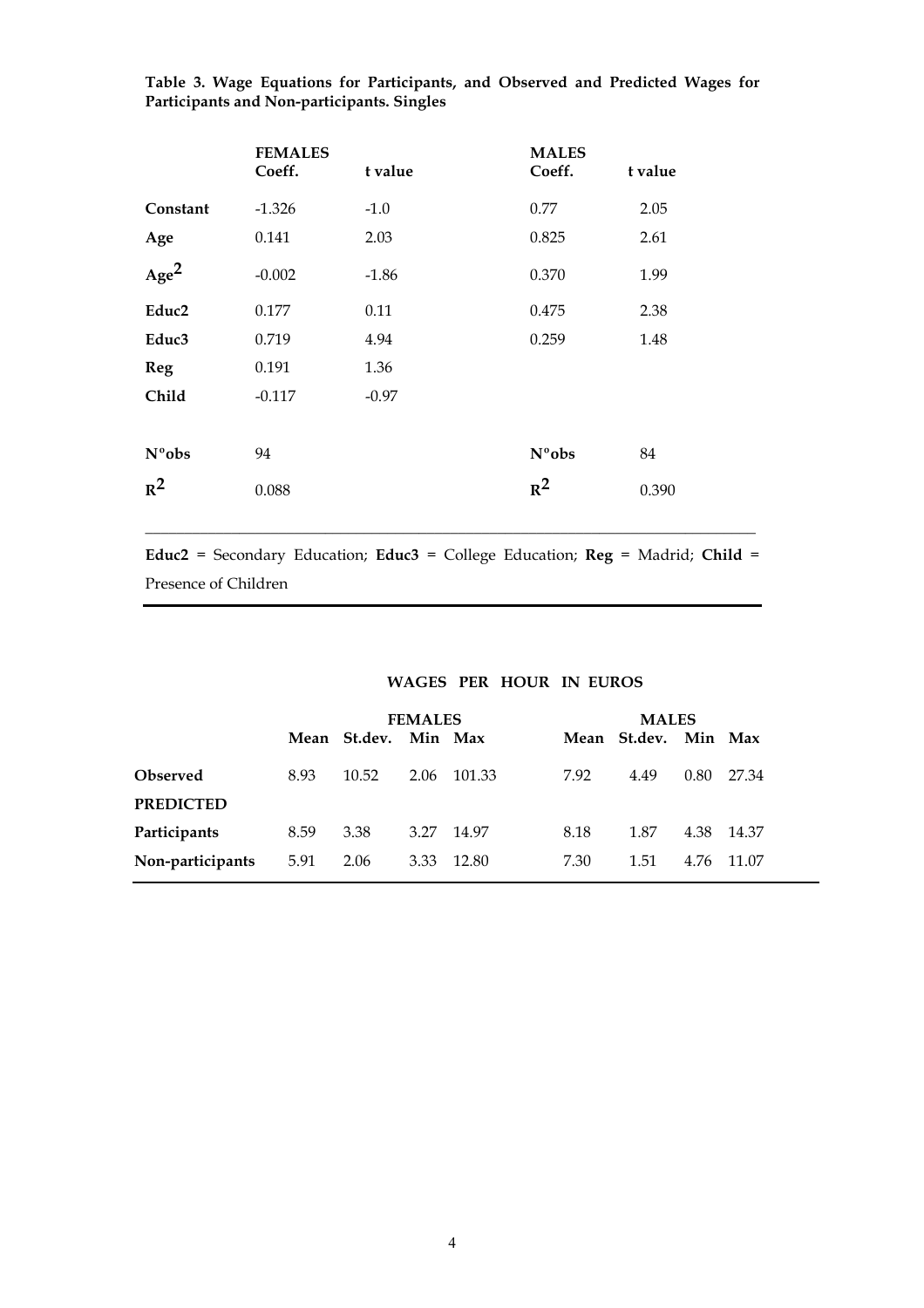# **Table 4. Mixed Multinomial Logit Estimates for Singles (Two Mass Points)**

| <b>Males</b>                     |                              | Coeff.    | Robust<br>Std. Error. | t-value |
|----------------------------------|------------------------------|-----------|-----------------------|---------|
| $\theta$ 1                       | $ln(c^{m} - c)$ , regime 1   | 0.38      | 0.49                  | 0.78    |
| $\theta$ 2                       | $ln(c^{m} - c)$ , regime 2   | 15.99     | 4.16                  | 3.84    |
| m                                | probability scalar           | $-0.96$   | 0.26                  | $-3.64$ |
| $\beta$ c1                       | $ln(c^m - c)$ x educ3        | 0.78      | 0.53                  | 1.47    |
| $\beta$ 10                       | $ln(l^m - l)$                | 14.79     | 4.46                  | 3.31    |
| $\beta$ 11                       | $ln(l^f - l)$ x educ2        | 0.38      | 1.90                  | 0.20    |
| log likelihood                   |                              | $-151.54$ |                       |         |
| log likelihood multinomial logit |                              | $-167.42$ |                       |         |
| Number of Observations: 109      |                              |           |                       |         |
|                                  |                              |           |                       |         |
| Females                          |                              |           |                       |         |
| $\theta$ 1                       | $ln(c^f - c)$ , regime 1     | 21.43     | 3.83                  | 5.59    |
| $\theta$ 2                       | $ln(c^f - c)$ , regime 2     | 1.52      | 0.42                  | 3.64    |
| m                                | probability scalar           | 0.58      | 0.22                  | 2.67    |
| $\beta$ c1                       | $ln(c^f - c)$ x educ3        | $-0.04$   | 0.35                  | $-0.12$ |
| $\beta$ 10                       | $ln(l^f - l)$                | 20.63     | 3.73                  | 5.53    |
| $\beta$ 11                       | $ln(l^{\text{f}}-l)$ x educ2 | $-2.87$   | 1.65                  | $-1.74$ |
| log likelihood                   |                              | $-182.27$ |                       |         |
| log likelihood multinomial logit |                              | $-208.64$ |                       |         |

Number of Observations: 135

**educ2** = Secondary Education; **educ3** = College Education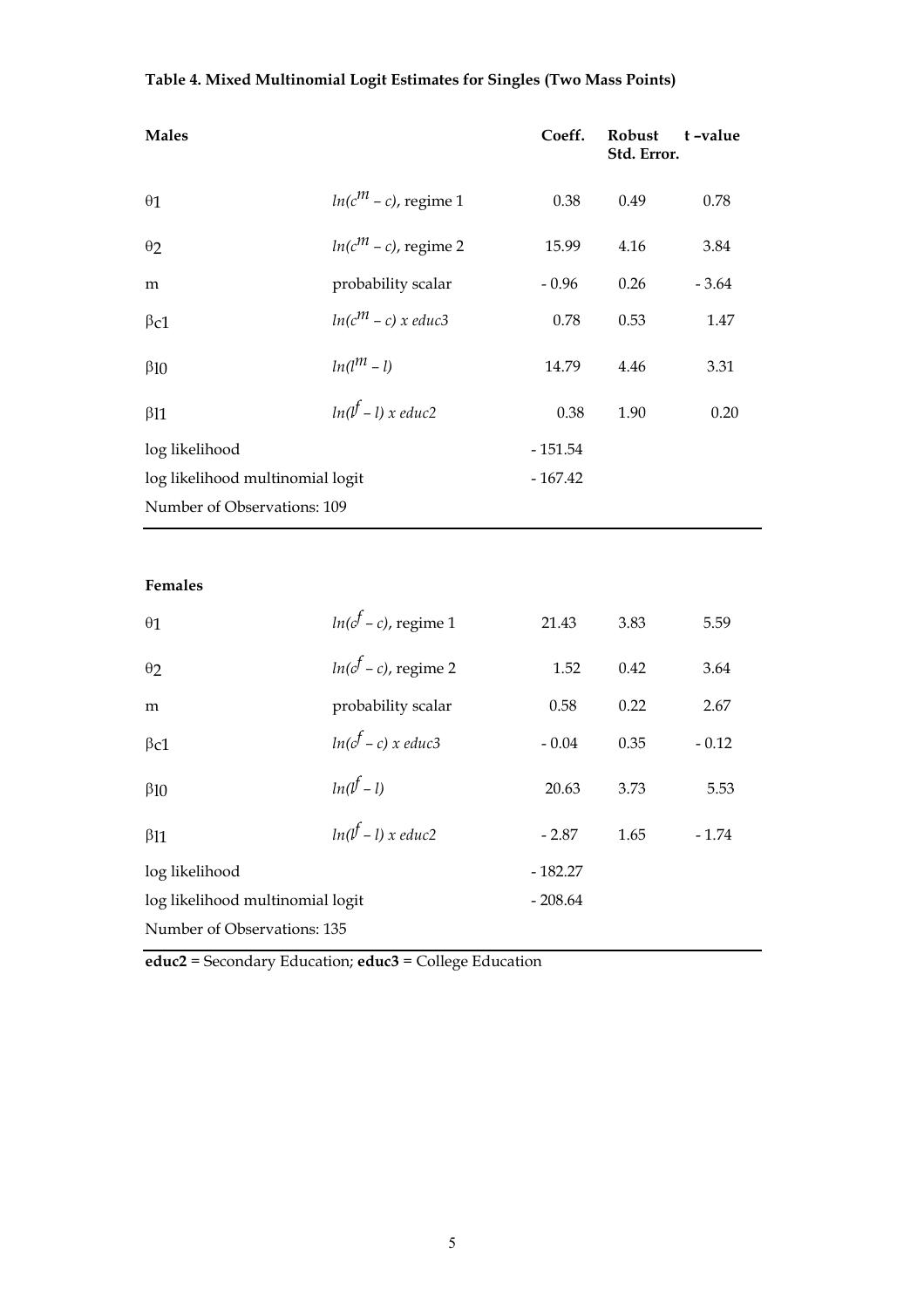|                | Mean  | Std.Dv. | Min   | $10\%$ | 50%   | 90%   | Max   |
|----------------|-------|---------|-------|--------|-------|-------|-------|
| <b>MALES</b>   |       |         |       |        |       |       |       |
| $B_c^{\mu}$    | 0.373 | 0.223   | 0.024 | 0.025  | 0.513 | 0.531 | 0.532 |
| $Bl^m$         | 0.627 | 0.223   | 0.469 | 0.469  | 0.487 | 0.975 | 0.975 |
|                |       |         |       |        |       |       |       |
| <b>FEMALES</b> |       |         |       |        |       |       |       |
| $B_c$          | 0.371 | 0.213   | 0.067 | 0.067  | 0.509 | 0.546 | 0.547 |
| $B\ell$        | 0.629 | 0.213   | 0.453 | 0.453  | 0.491 | 0.933 | 0.933 |

**Table 5. Normalized Marginal Propensities for Consumption and Leisure for Male and Female Singles** 

**Table 6. Price, Wage, and Income Elasticities for Male and Female Singles** 

|                                             | Mean     | Std.Dv. | Min     | 10%     | 50%            | 90%     | Max     |
|---------------------------------------------|----------|---------|---------|---------|----------------|---------|---------|
| <b>MALES</b>                                |          |         |         |         |                |         |         |
| <b>Price Elasticity</b>                     | $-0.90$  | 0.20    | $-0.99$ | $-0.99$ | $-0.98$        | $-0.46$ | $-0.27$ |
| <b>Wage Elasticity (h)</b>                  | $-0.001$ | 0.30    | $-0.91$ | $-0.25$ | 0.13           | 0.26    | 0.50    |
| <b>Income Elasticities:</b>                 |          |         |         |         |                |         |         |
| Consumption<br>$\qquad \qquad \blacksquare$ | 1.73     | 0.44    | 0.50    | 0.86    | 1.76           | 2.24    | 2.35    |
| Labour<br>$\blacksquare$                    | $-2.42$  | 1.63    | - 12.84 |         | $-3.25 - 2.19$ | $-1.27$ | $-1.09$ |
| <b>FEMALES</b>                              |          |         |         |         |                |         |         |
| <b>Price Elasticity</b>                     | $-0.91$  | 0.15    | $-0.99$ | - 0.99  | - 0.98         | $-0.71$ | $-0.30$ |
| <b>Wage Elasticity (h)</b>                  | 0.11     | 0.33    | - 0.77  | $-0.11$ | 0.08           | 0.37    | 1.75    |
| <b>Income Elasticities:</b>                 |          |         |         |         |                |         |         |
| Consumption<br>$\qquad \qquad \blacksquare$ | 1.83     | 0.35    | 0.56    | 1.38    | 1.90           | 2.14    | 2.59    |
| Labour                                      | $-2.62$  | 1.50    | - 9.83  | $-3.14$ | $-2.11$        | $-1.75$ | $-1.01$ |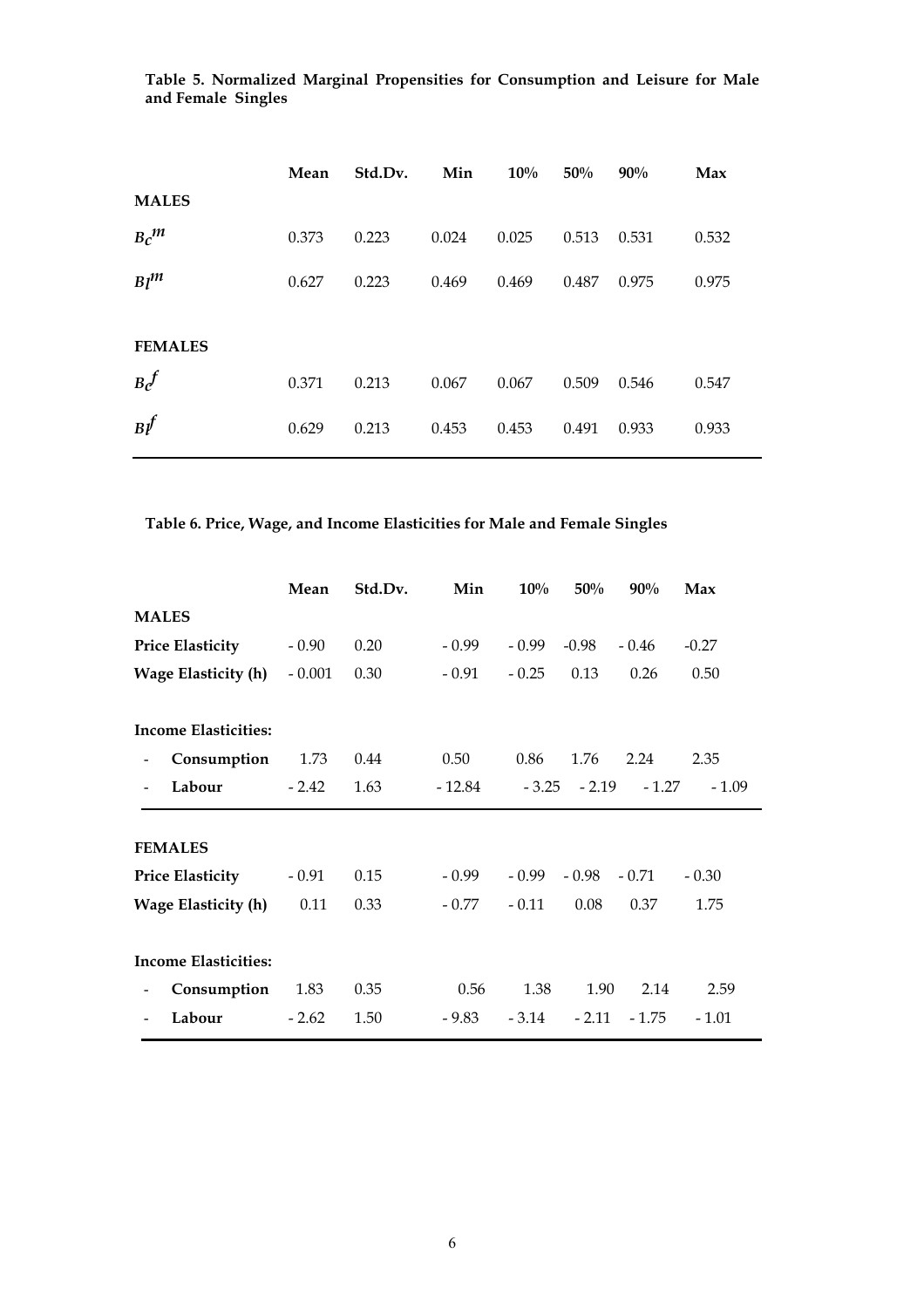**Table 7. Actual** *versus* **Predicted Labour Supplies for Singles** 

|          | $\bf{0}$         | 20               | 30               | 40               | 50               | <b>Total</b> |
|----------|------------------|------------------|------------------|------------------|------------------|--------------|
| $\bf{0}$ | 25               | 1                | $\boldsymbol{0}$ | $\boldsymbol{0}$ | $\boldsymbol{0}$ | 26           |
| 20       | $\overline{2}$   | 1                | $\boldsymbol{0}$ | $\boldsymbol{0}$ | $\boldsymbol{0}$ | 3            |
| 30       | $\theta$         | 4                | $\boldsymbol{0}$ | 8                | $\theta$         | 12           |
| 40       | $\boldsymbol{0}$ | $\boldsymbol{0}$ | $\theta$         | 43               | $\boldsymbol{0}$ | 43           |
| 50       | $\boldsymbol{0}$ | $\boldsymbol{0}$ | 1                | 24               | $\bf{0}$         | 25           |
|          |                  |                  |                  |                  |                  |              |
|          | 27               | 6                | 1                | 75               | $\boldsymbol{0}$ | 109          |

# **MALES**

# **FEMALES**

|                  | $\bf{0}$         | 20               | 30               | 40               | 50               | <b>Total</b> |
|------------------|------------------|------------------|------------------|------------------|------------------|--------------|
| $\boldsymbol{0}$ | 40               | $\mathbf 1$      | $\boldsymbol{0}$ | $\boldsymbol{0}$ | $\boldsymbol{0}$ | 41           |
| 20               | $\boldsymbol{0}$ | $\boldsymbol{4}$ | $\overline{2}$   | 3                | $\boldsymbol{0}$ | 9            |
| 30               | $\boldsymbol{0}$ | $\boldsymbol{0}$ | 1                | 19               | $\boldsymbol{0}$ | 20           |
| 40               | $\boldsymbol{0}$ | 1                | $\mathfrak{Z}$   | 49               | $\boldsymbol{0}$ | 53           |
| 50               | $\boldsymbol{0}$ | $\boldsymbol{0}$ | $\boldsymbol{0}$ | 12               | $\bf{0}$         | 12           |
|                  |                  |                  |                  |                  |                  |              |
|                  | 40               | 6                | 6                | 83               | $\boldsymbol{0}$ | 135          |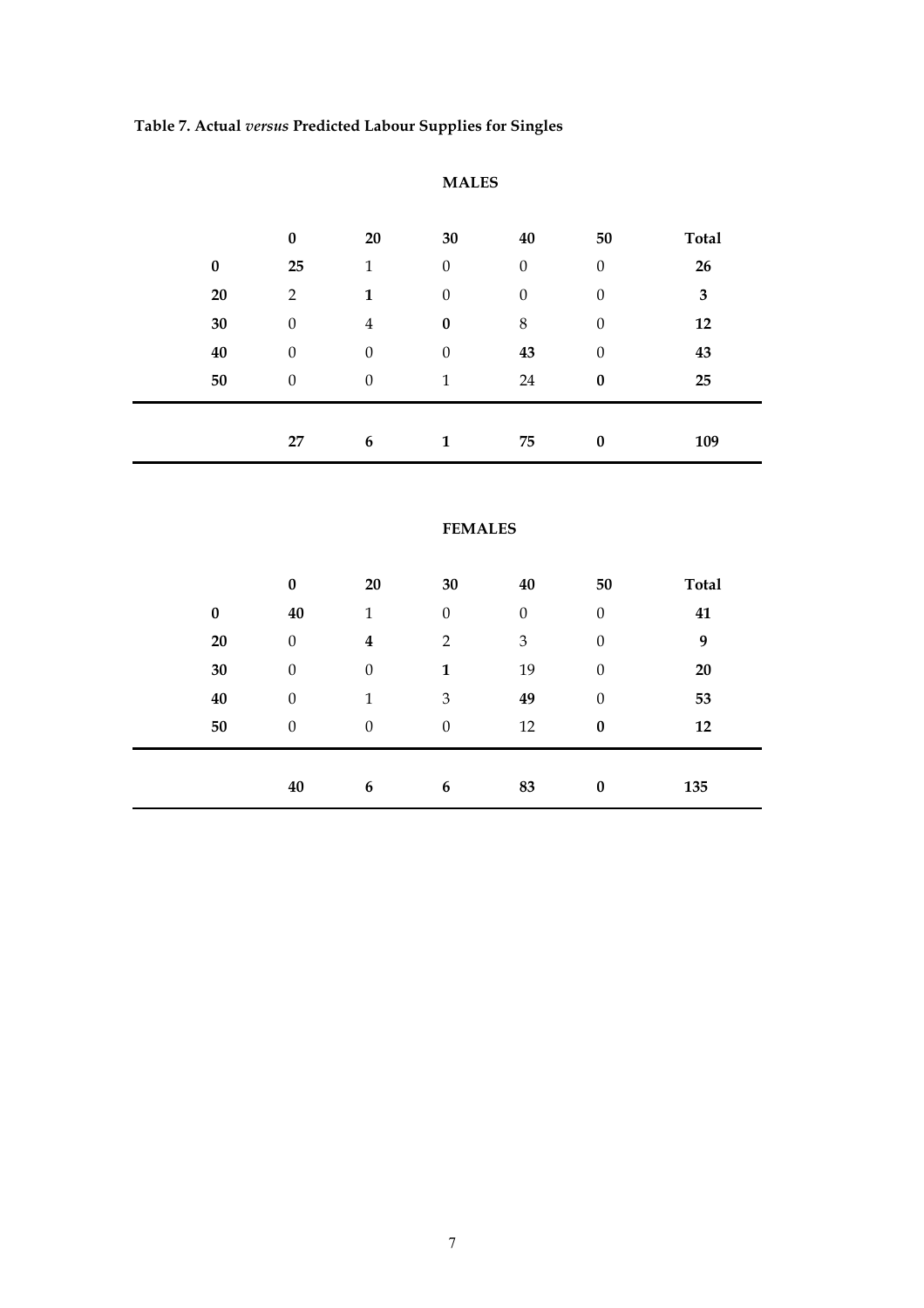# **Table 8. Descriptive Statistics for Couples. Individual Characteristics**

|                      | Females        |       |                         | <b>Males</b>  |               |
|----------------------|----------------|-------|-------------------------|---------------|---------------|
|                      | $N^{\text{o}}$ | Mean  | $\mathbf{N}^{\text{o}}$ | Mean          |               |
| Age                  | 975            | 34.2  | 975                     | 36.5          |               |
|                      |                |       | $N^{\text{o}}$          | $\frac{0}{0}$ |               |
| Primary education    | 293            | 0.30  | 273                     | 0.28          |               |
| Secondary education  | 507            | 0.52  | 517                     | 0.53          |               |
| University education | 175            | 0.18  | 185                     | 0.19          |               |
| <b>Weekly hours</b>  |                |       | $\overline{N^{\circ}}$  | $\frac{0}{0}$ |               |
| None                 | 667            | 68.41 | 145                     | 14.87         | None          |
| Up to 20             | 27             | 2.76  | 29                      | 3.97          | Up to $30$    |
| From $24$ to $30$    | 41             | 4.21  | 48                      | 4.92          | From 33 to 39 |
| From 32 to 35        | 41             | 4.21  | 354                     | 36.31         | 40            |
| From 36 to 39        | 36             | 3.80  | 94                      | 9.64          | From 41 to 45 |
| 40                   | 107            | 10.97 | 108                     | 9.07          | From 46 to 50 |
| From 41 to 45        | 34             | 2.48  | 33                      | 3.40          | From 51 to 55 |
| More than 48         | 21             | 2.16  | 51                      | 5.24          | From 56 to 60 |
|                      |                |       | 36                      | 3.69          | More than 60  |

| Couples. | <b>Joint Characteristics</b> |
|----------|------------------------------|
|----------|------------------------------|

|                            | $N^{o}$ | Mean |
|----------------------------|---------|------|
| Number of children         |         |      |
| None                       | 154     | 15.8 |
| One                        | 291     | 29.8 |
| Two                        | 431     | 45.0 |
| Three or more              | 91      | 9.4  |
| <b>Region of residence</b> |         |      |
| Northwest                  | 101     | 10.4 |
| Northeast                  | 162     | 16.6 |
| Madrid                     | 126     | 12.9 |
| Center                     | 137     | 14.1 |
| East                       | 220     | 22.6 |
| South                      | 187     | 19.2 |
| Canary Islands             | 41      | 4.2  |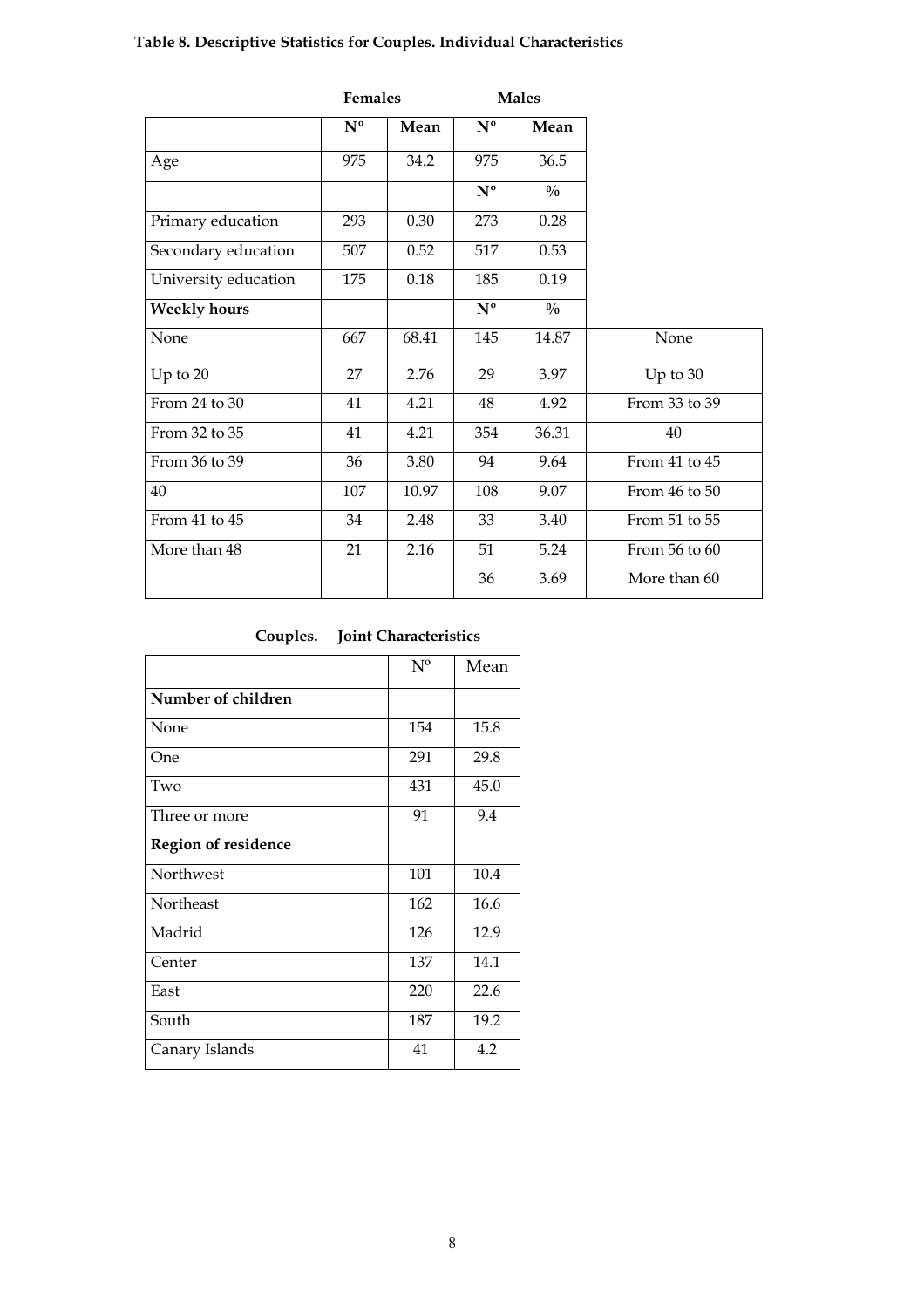**Figure 2** 



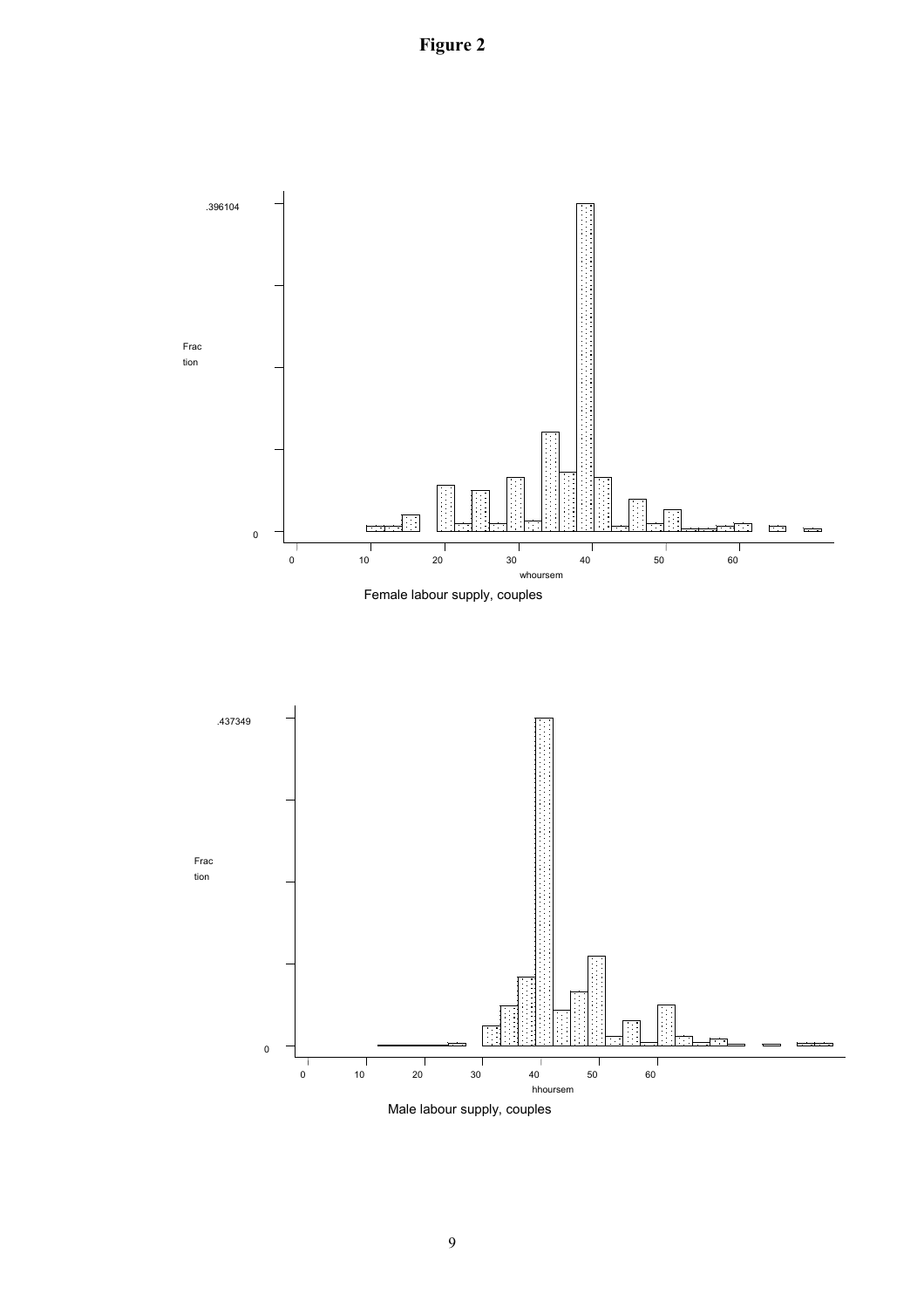|                   | <b>FEMALES</b><br>Coeff. | t value | <b>MALES</b><br>Coeff. | t value |
|-------------------|--------------------------|---------|------------------------|---------|
| Constant          | $-2.433$                 |         | 0.759                  | 6.39    |
| Age               | 2.244                    |         | 8.525                  | 7.14    |
| Age <sup>2</sup>  | $-0.262$                 |         | 0.285                  | 6.70    |
| Educ <sub>2</sub> | $-0.365$                 |         | 0.851                  | 16.53   |
| Educ3             | 0.271                    |         | 0.126                  | 2.43    |
| <b>Reg</b>        | 0.574                    |         |                        |         |
| Child1            | $-0.057$                 |         |                        |         |
| Child2            | $-0.354$                 |         |                        |         |
|                   |                          |         |                        |         |
| N° <sub>obs</sub> | 308                      |         | $N^{\circ}$ obs        | 828     |
|                   |                          |         | $R^2$                  | 0.302   |
|                   |                          |         |                        |         |

**Table 9. Wage Equations for Participants, and Observed and Predicted Wages for Participants and Non-participants. Couples(17)** 

**Educ2** = Secondary Education; **Educ3** = College Education; **Reg** = Madrid; **Child1** = Presence of Children up to 3 Years of Age; **Child2** = Presence of Children between 4 and 15 Years of Age

# **WAGES PER HOUR IN EUROS**

|                  | <b>FEMALES</b> |                      |      |            | <b>MALES</b> |                      |      |         |
|------------------|----------------|----------------------|------|------------|--------------|----------------------|------|---------|
|                  |                | Mean St.dev. Min Max |      |            |              | Mean St.dev. Min Max |      |         |
| Observed         | 7.29           | 4.42                 | 0.37 | 31.47      | 7.77         | 4.76                 | 0.28 | 48.29   |
| <b>PREDICTED</b> |                |                      |      |            |              |                      |      |         |
| Participants     | 8.05           | 4.16                 |      | 1.35 27.60 | 7.92         | 2.96                 | 4.12 | - 19.06 |
| Non-participants | 6.46           | 3.13                 | 1.93 | 24.21      | 6.92         | 2.25                 | 4.12 | 17.14   |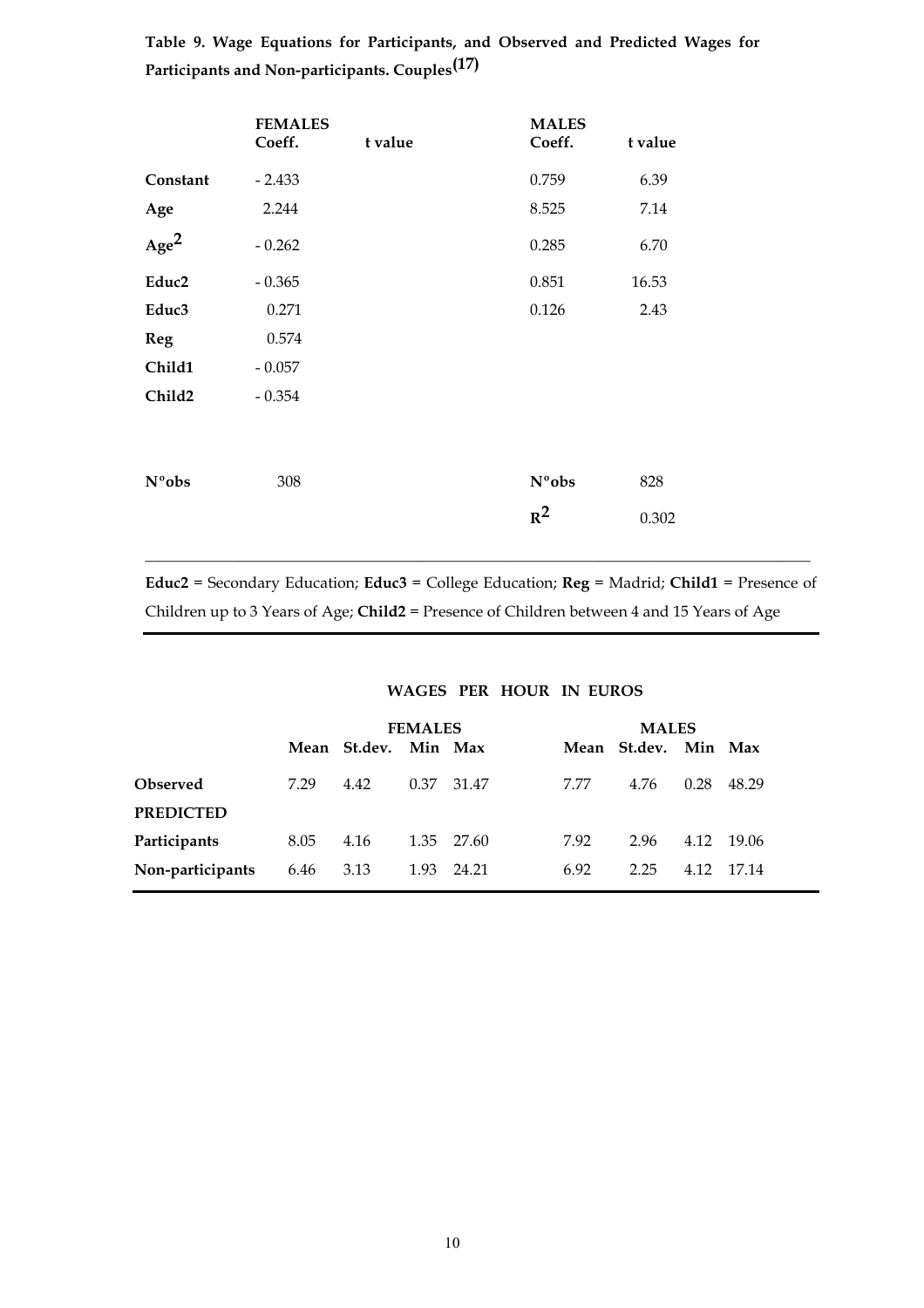**Table 10. Description of the Calibrated Values of the Individual f's Power Index, \*, and the**  Leisure Interaction Term, δ\*

|            | Mean   | Std.Dv. | Min          | $10\%$           | 50%      | 90%  | Max |
|------------|--------|---------|--------------|------------------|----------|------|-----|
| $\mu^*$    | 0.4196 | 0.1683  | $\mathbf{0}$ | 0.14             | 0.48     | 0.54 | 1   |
| $\delta^*$ | 0.6489 | 0.9920  | $-2$         | $\boldsymbol{0}$ | $\theta$ | 2    | 3   |

**ALL COUPLES (975)** 

#### **COUPLES WHERE FEMALES PARTIPATE IN THE LABOUR MARKET (308)**

|            | Mean   | Std.Dv. | Min      | $10\%$ | 50%      | 90%          | Max  |
|------------|--------|---------|----------|--------|----------|--------------|------|
| $\mu^*$    | 0.3145 | 0.1516  | $\theta$ | 0.12   | 0.30     | 0.50         | 0.78 |
| $\delta^*$ | 0.0472 | 0.7434  | $-2$     | $-1$   | $\Omega$ | $\mathbf{1}$ | 3    |

 $\overline{\phantom{0}}$ 

#### **COUPLES WHERE FEMALES DO NOT PARTIPATE IN THE LABOUR MARKET (667)**

|            | Mean   | Std.Dv. | Min      | 10%      | 50%          | 90%  | Max |
|------------|--------|---------|----------|----------|--------------|------|-----|
| $\mu^*$    | 0.4535 | 0.1572  | $\theta$ | 0.28     | 0.48         | 0.56 |     |
| $\delta^*$ | 0.9267 | 0.9697  | $-0.33$  | $\theta$ | $\mathbf{1}$ | 2.02 | 3   |

 $\overline{a}$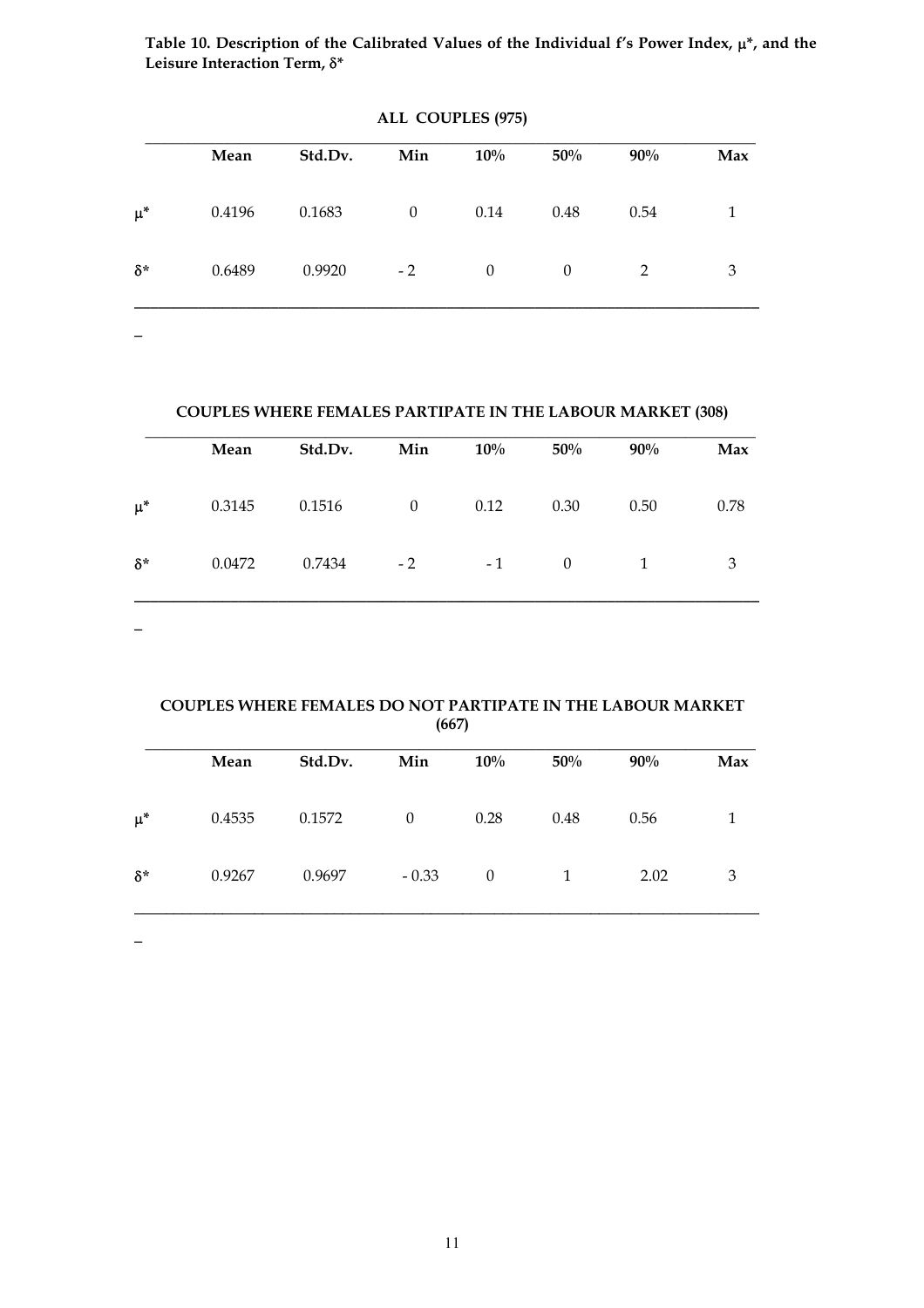**Table 11. Actual** *versus* **Predicted Labour Supplies for Couples after the Calibration of the**  Individual f's Power Index,  $\mu^*$ , and the Leisure Interaction Term,  $\delta^*$ 

|           | $\pmb{0}$        | 10                      | 20               | 30               | 40               | 50               | 60               | <b>Total</b>            |  |
|-----------|------------------|-------------------------|------------------|------------------|------------------|------------------|------------------|-------------------------|--|
| $\pmb{0}$ | 145              | $\boldsymbol{0}$        | $\boldsymbol{0}$ | $\boldsymbol{0}$ | $\boldsymbol{0}$ | $\boldsymbol{0}$ | $\boldsymbol{0}$ | 145                     |  |
| 10        | $\boldsymbol{0}$ | $\mathbf{1}$            | $\boldsymbol{0}$ | $\boldsymbol{0}$ | $\boldsymbol{0}$ | $\boldsymbol{0}$ | $\boldsymbol{0}$ | $\mathbf{1}$            |  |
| 20        | $\boldsymbol{0}$ | $\boldsymbol{0}$        | $\bf{4}$         | $\boldsymbol{0}$ | $\boldsymbol{0}$ | $\boldsymbol{0}$ | $\boldsymbol{0}$ | $\overline{\mathbf{4}}$ |  |
| 30        | $\boldsymbol{0}$ | $\boldsymbol{0}$        | $\boldsymbol{0}$ | 27               | $\boldsymbol{0}$ | $\boldsymbol{0}$ | $\boldsymbol{0}$ | 27                      |  |
| 40        | $\boldsymbol{0}$ | $\boldsymbol{0}$        | $\boldsymbol{0}$ | 5                | 514              | $\boldsymbol{0}$ | $\boldsymbol{0}$ | 519                     |  |
| 50        | $\boldsymbol{0}$ | $\boldsymbol{0}$        | $\boldsymbol{0}$ | $\boldsymbol{0}$ | 13               | 156              | $\boldsymbol{0}$ | 169                     |  |
| 60        | $\boldsymbol{0}$ | $\boldsymbol{0}$        | $\boldsymbol{0}$ | $\boldsymbol{0}$ | $\boldsymbol{0}$ | 13               | 97               | 110                     |  |
|           |                  |                         |                  |                  |                  |                  |                  |                         |  |
|           | 145              | $\mathbf{1}$            | $\boldsymbol{4}$ | 32               | 527              | 169              | 97               | 975                     |  |
|           |                  |                         |                  |                  |                  |                  |                  |                         |  |
|           |                  |                         |                  |                  | <b>FEMALES</b>   |                  |                  |                         |  |
|           |                  |                         |                  |                  |                  |                  |                  |                         |  |
|           | $\pmb{0}$        | 10                      | 20               | 30               | 40               | 50               | 60               | <b>Total</b>            |  |
| $\pmb{0}$ | 667              | $\boldsymbol{0}$        | $\boldsymbol{0}$ | $\boldsymbol{0}$ | $\boldsymbol{0}$ | $\boldsymbol{0}$ | $\boldsymbol{0}$ | 667                     |  |
| 10        | $\boldsymbol{0}$ | $\overline{\mathbf{4}}$ | $\mathbf{0}$     | $\boldsymbol{0}$ | $\mathbf{0}$     | $\boldsymbol{0}$ | $\boldsymbol{0}$ | $\overline{\mathbf{4}}$ |  |
| 20        | $\boldsymbol{0}$ | $\overline{2}$          | 29               | $\boldsymbol{0}$ | $\boldsymbol{0}$ | $\boldsymbol{0}$ | $\boldsymbol{0}$ | 30                      |  |
| 30        | $\boldsymbol{0}$ | $\boldsymbol{0}$        | $\overline{2}$   | 37               | $\boldsymbol{0}$ | $\mathbf{0}$     | $\boldsymbol{0}$ | 40                      |  |
| 40        | $\boldsymbol{0}$ | $\boldsymbol{0}$        | $\boldsymbol{0}$ | 23               | 178              | $\boldsymbol{0}$ | $\boldsymbol{0}$ | 201                     |  |
| 50        | $\boldsymbol{0}$ | $\boldsymbol{0}$        | $\boldsymbol{0}$ | $\boldsymbol{0}$ | 11               | 13               | $\boldsymbol{0}$ | 24                      |  |
| 60        | $\boldsymbol{0}$ | $\boldsymbol{0}$        | $\boldsymbol{0}$ | $\boldsymbol{0}$ | $\boldsymbol{0}$ | $\mathbf{1}$     | $\bf 8$          | $\boldsymbol{9}$        |  |
|           |                  |                         |                  |                  |                  |                  |                  |                         |  |
|           | 666              | $\boldsymbol{6}$        | 31               | 60               | 189              | 14               | ${\bf 8}$        | 975                     |  |

 **MALES**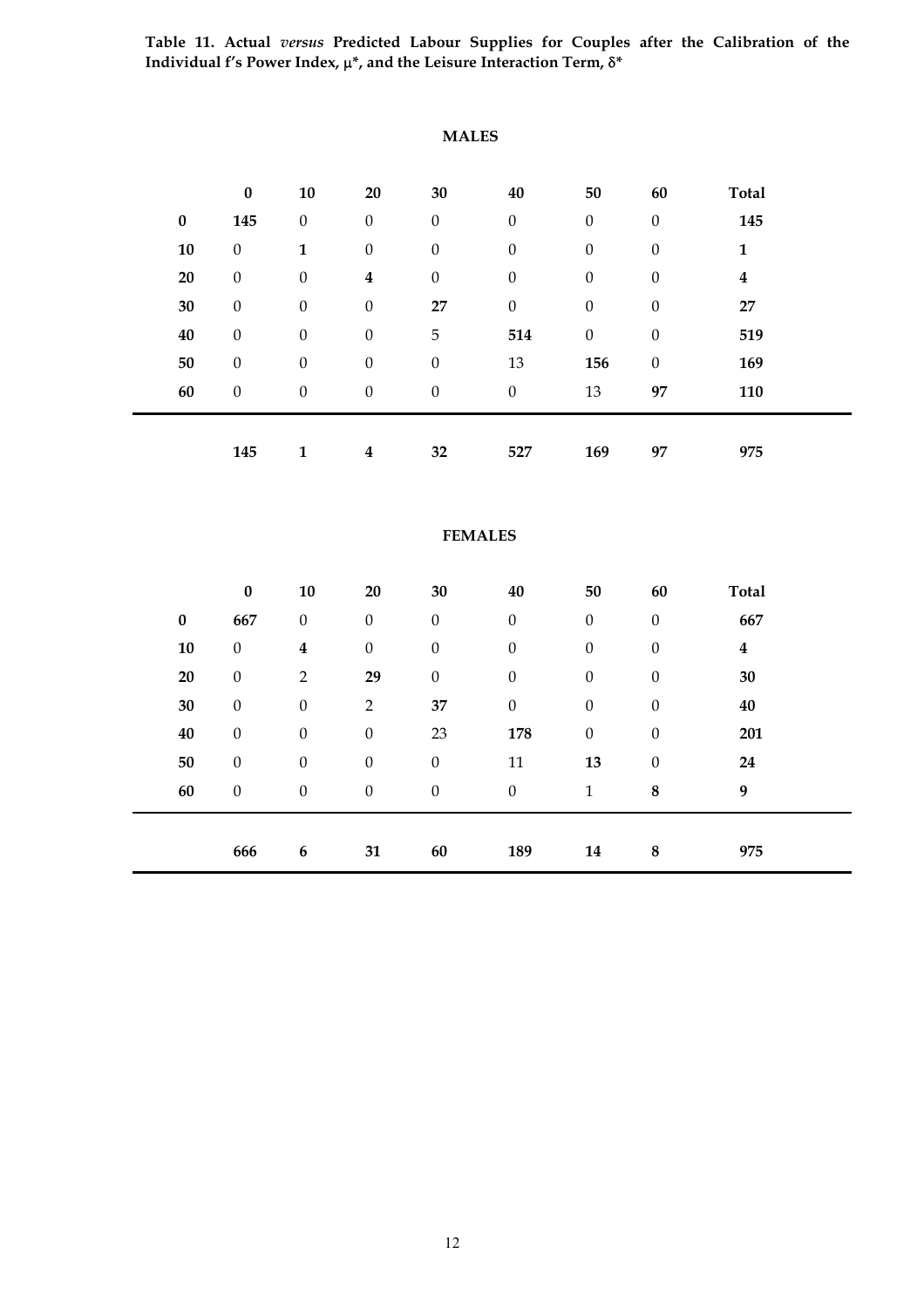|             | $N^{\text{o}}$ | Mean   | Std.Dv. | Min   | Max     |  |
|-------------|----------------|--------|---------|-------|---------|--|
| <b>Yf40</b> | 975            | 197.74 | 50.66   | 20.12 | 753.37  |  |
| Ym40        | 975            | 227.03 | 95.80   | 50.16 | 1061.97 |  |
| mgcontr     | 975            | 1.09   | 0.91    | 0.05  | 11.53   |  |
| dage        | 975            | 2.26   | 3.30    | $-13$ | 18      |  |
|             |                |        |         |       |         |  |

**Table 12. Descriptive statistics for variables used in predicting the power index** 

**Table 13. Femle's Power Index, \*, as a Function of Demographic Characteristics and Distribution Factors. Logistic Regression Results**

|                             | Coeff.   | t value |
|-----------------------------|----------|---------|
| Constant                    | $-0.949$ | $-2.73$ |
| Meduc2                      | 0.045    | 0.46    |
| Meduc3                      | 0.082    | 0.60    |
| Feduc2                      | 0.167    | 1.72    |
| Feduc3                      | $-0.105$ | $-0.78$ |
| Child1                      | $-0.034$ | $-0.42$ |
| Child2                      | $-0.117$ | $-1.35$ |
| <b>Distribution Factors</b> |          |         |
| Dage                        | 0.069    | 0.27    |
| Lndifinc                    | 0.002    | 0.67    |
| Mgcontr                     | 0.275    | 6.40    |
|                             |          |         |
| $N^{\circ}$ obs             | 975      |         |
| $R^2$                       | 0.042    |         |

**M(F)duc2** = Male (Female) Secondary Education**; M(F)duc3** = Male (Female) College Education; **Child1** = Presence of Children Up To 3 Years of Age; **Child2** = Presence of Children Between 4 and 15 Years of Age **Dage** = Age difference; **Lndifinc** = Log (Female non-labor income – male non-labor income; **Mgcontr** = Female Relative to Male Marginal Contributions to Household's Earnings

\_\_\_\_\_\_\_\_\_\_\_\_\_\_\_\_\_\_\_\_\_\_\_\_\_\_\_\_\_\_\_\_\_\_\_\_\_\_\_\_\_\_\_\_\_\_\_\_\_\_\_\_\_\_\_\_\_\_\_\_\_\_\_\_\_\_\_\_\_\_\_\_\_\_\_\_\_\_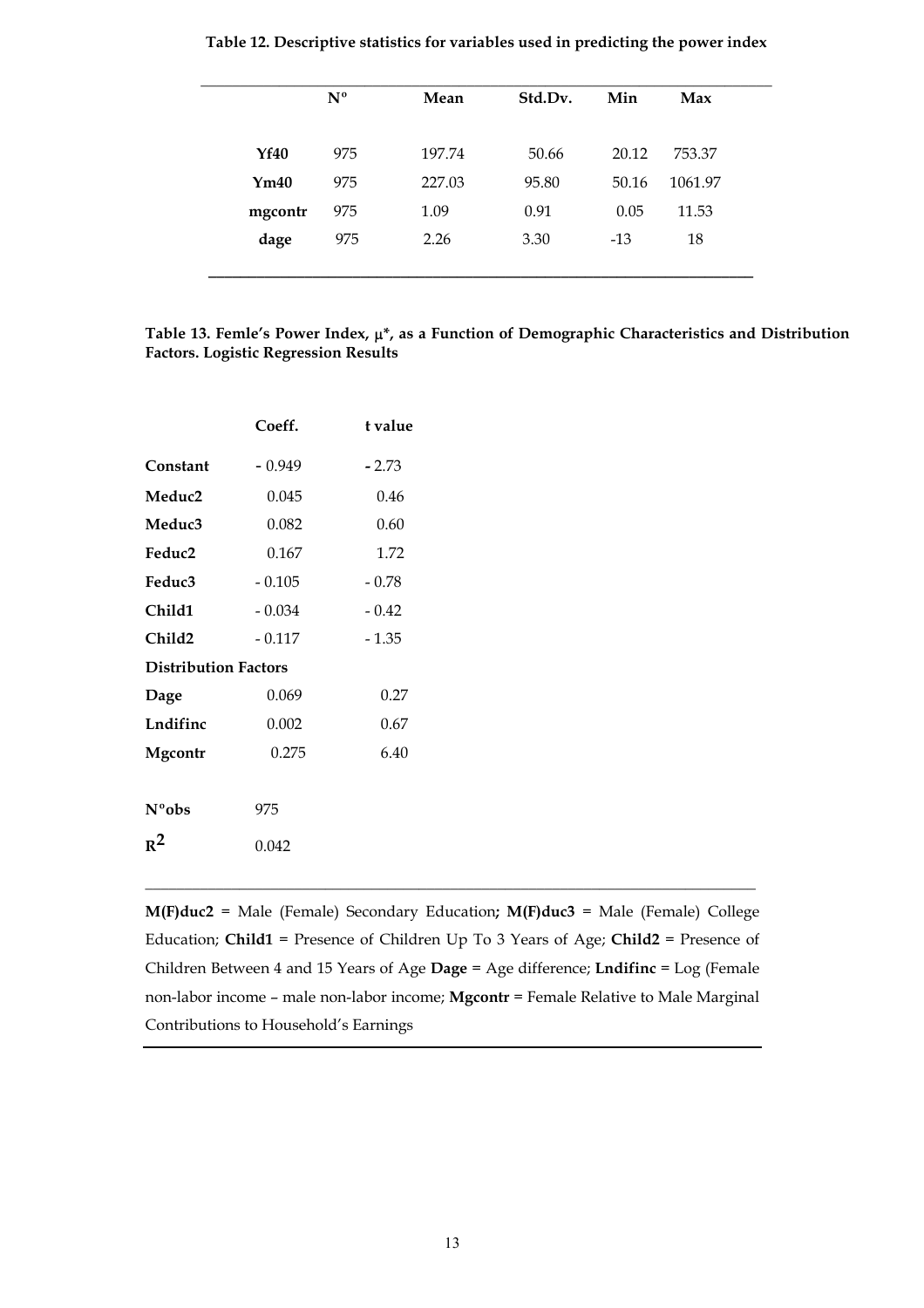**Table 14. Description of the Calibrated Leisure Interaction Terms and Estimated Female's Power ndex** 

|                         | Mean   | Std.Dv. | Min   | 10%   | 50%          | 90%   | Max   |
|-------------------------|--------|---------|-------|-------|--------------|-------|-------|
| $\delta^{\mathbf{m}_*}$ | 0.2431 | 1.613   | $-4$  | $-2$  | $\mathbf{0}$ | 2     | 5     |
| $\delta^{f*}$           | 0.7518 | 1.902   | $-6$  | $-1$  | $\mathbf{0}$ | 3     | 6     |
| $\ast$<br>μ             | 0.4080 | 0.050   | 0.289 | 0.354 | 0.403        | 0.453 | 0.871 |

**ALL COUPLES (975)** 

# **COUPLES WHERE FEMALES PARTICIPATE IN THE LABOUR MARKET (308)**

|                         | Mean      | Std.Dv. | Min  | $10\%$ | 50%            | $90\%$ | Max |  |
|-------------------------|-----------|---------|------|--------|----------------|--------|-----|--|
| $\delta^{\text{m}_{*}}$ | $-0.6883$ | 1.705   | $-4$ |        | $-3$ $-1$ $1$  |        | 5   |  |
| $\delta^{f*}$           | 0.3799    | 2.578   | $-6$ | $-3$   | $\overline{0}$ | 4      | 6   |  |

**COUPLES WHERE FEMALES DO NOT PARTICIPATE IN THE LABOUR MARKET (667)** 

|               | Mean   | Std.Dv. | Min  | 10%              | 50%          | $90\%$ | Max |
|---------------|--------|---------|------|------------------|--------------|--------|-----|
| $\delta^{m*}$ | 0.6732 | 1.370   | $-3$ | $-1$             | $\mathbf{0}$ | 2      | 5   |
| $\delta^{f*}$ | 0.9235 | 1.461   | $-4$ | $\boldsymbol{0}$ | $\mathbf{0}$ | 3      | 6   |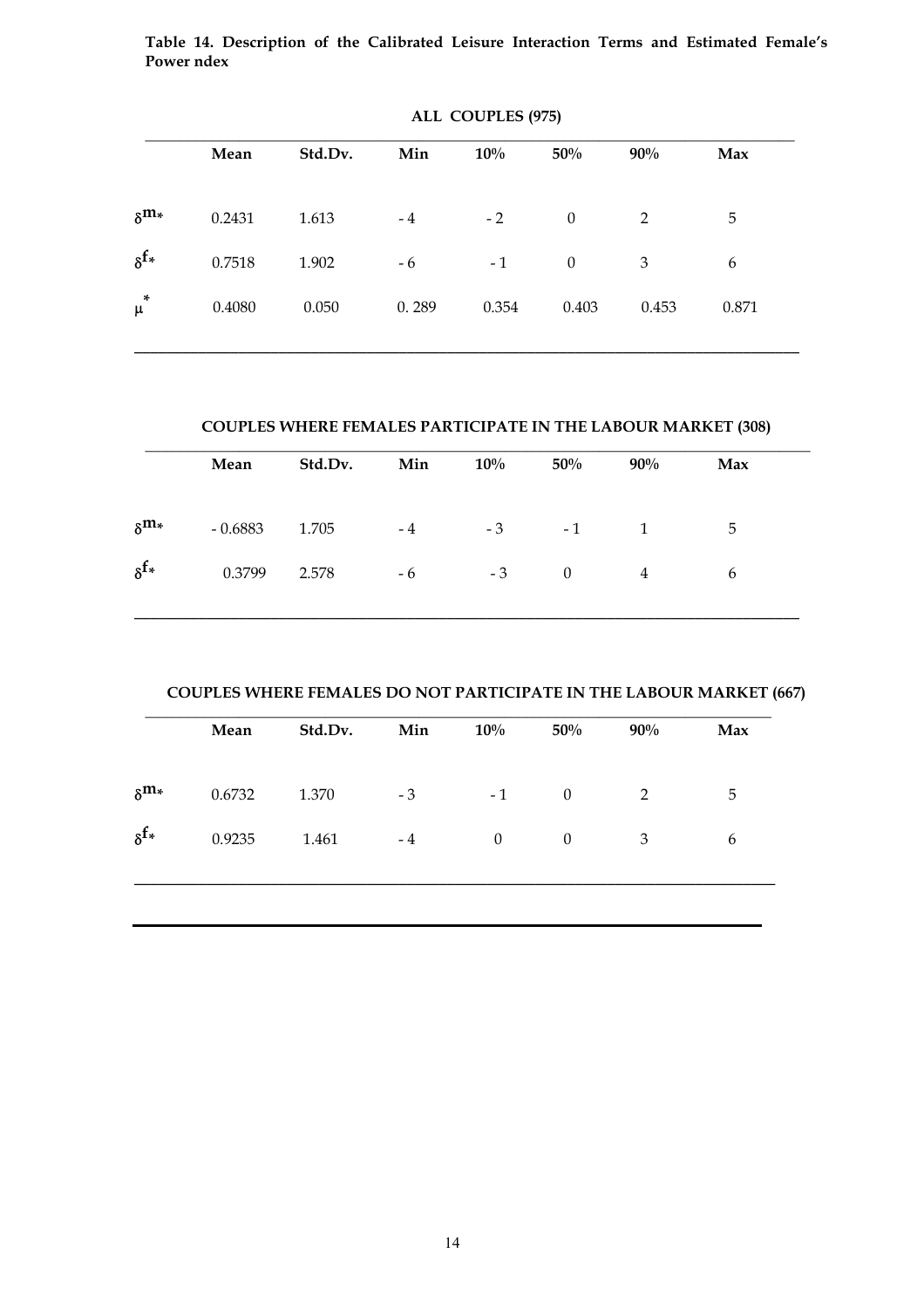**Table 15. Actual** *versus* **Predicted Labour Supplies for Couples after the Calibration of** the Leisure Interaction Terms,  $\delta^{\mathbf{m}*}$  and  $\delta^{\mathbf{f}*}$ 

## **MALES**

|              | $\pmb{0}$        | 10               | 20               | 30               | 40               | 50               | 60               |                  |
|--------------|------------------|------------------|------------------|------------------|------------------|------------------|------------------|------------------|
| <b>Total</b> |                  |                  |                  |                  |                  |                  |                  |                  |
| $\pmb{0}$    | 141              | $\overline{4}$   | $\boldsymbol{0}$ | $\boldsymbol{0}$ | $\mathbf 1$      | $\boldsymbol{0}$ | $\boldsymbol{0}$ | 145              |
| 10           | $\mathbf{1}$     | $\mathbf{1}$     | $\boldsymbol{0}$ | $\boldsymbol{0}$ | $\boldsymbol{0}$ | $\boldsymbol{0}$ | $\boldsymbol{0}$ | $\mathbf{1}$     |
| 20           | $\boldsymbol{0}$ | $\boldsymbol{0}$ | $\boldsymbol{4}$ | $\boldsymbol{0}$ | $\boldsymbol{0}$ | $\boldsymbol{0}$ | $\theta$         | $\boldsymbol{4}$ |
| 30           | $\boldsymbol{0}$ | $\boldsymbol{0}$ | $\mathbf{1}$     | 26               | $30\,$           | $\boldsymbol{0}$ | $\theta$         | 27               |
| 40           | $\mathbf{1}$     | $\boldsymbol{0}$ | $\boldsymbol{0}$ | 19               | 457              | 41               | 1                | 519              |
| 50           | $\boldsymbol{0}$ | $\boldsymbol{0}$ | $\boldsymbol{0}$ | $\boldsymbol{0}$ | $14\,$           | 155              | $\overline{4}$   | 169              |
| 60           | $\mathbf{1}$     | $\boldsymbol{0}$ | $\boldsymbol{0}$ | $\boldsymbol{0}$ | $\boldsymbol{0}$ | 20               | 89               | 110              |
|              |                  |                  |                  |                  |                  |                  |                  |                  |
|              | 143              | 5                | 5                | 45               | 471              | 216              | 90               | 975              |

## **FEMALES**

|              | $\pmb{0}$        | 10               | 20               | 30               | 40               | 50               | 60               |                  |
|--------------|------------------|------------------|------------------|------------------|------------------|------------------|------------------|------------------|
| <b>Total</b> |                  |                  |                  |                  |                  |                  |                  |                  |
| $\pmb{0}$    | 667              | $\boldsymbol{0}$ | $\boldsymbol{0}$ | $\boldsymbol{0}$ | $\boldsymbol{0}$ | $\boldsymbol{0}$ | $\boldsymbol{0}$ | 667              |
| ${\bf 10}$   | $\boldsymbol{0}$ | $\boldsymbol{4}$ | $\boldsymbol{0}$ | $\boldsymbol{0}$ | $\boldsymbol{0}$ | $\boldsymbol{0}$ | $\boldsymbol{0}$ | $\boldsymbol{4}$ |
| $20\,$       | $\boldsymbol{0}$ | $\overline{4}$   | 26               | $\boldsymbol{0}$ | $\boldsymbol{0}$ | $\boldsymbol{0}$ | $\boldsymbol{0}$ | 30               |
| $30\,$       | $\boldsymbol{0}$ | $\boldsymbol{0}$ | $\,8\,$          | 32               | $\boldsymbol{0}$ | $\boldsymbol{0}$ | $\boldsymbol{0}$ | 40               |
| 40           | $\boldsymbol{0}$ | $\boldsymbol{0}$ | $\boldsymbol{0}$ | 36               | 159              | $\boldsymbol{6}$ | $\boldsymbol{0}$ | 201              |
| 50           | $\boldsymbol{0}$ | $\boldsymbol{0}$ | $\boldsymbol{0}$ | $\boldsymbol{0}$ | $\,8\,$          | 15               | 1                | 24               |
| 60           | $\boldsymbol{0}$ | $\boldsymbol{0}$ | $\boldsymbol{0}$ | $\boldsymbol{0}$ | $\boldsymbol{0}$ | $\mathbf{1}$     | $\boldsymbol{8}$ | 9                |
|              |                  |                  |                  |                  |                  |                  |                  |                  |
|              | 667              | $\bf 8$          | 34               | 68               | 167              | 22               | 9                | 975              |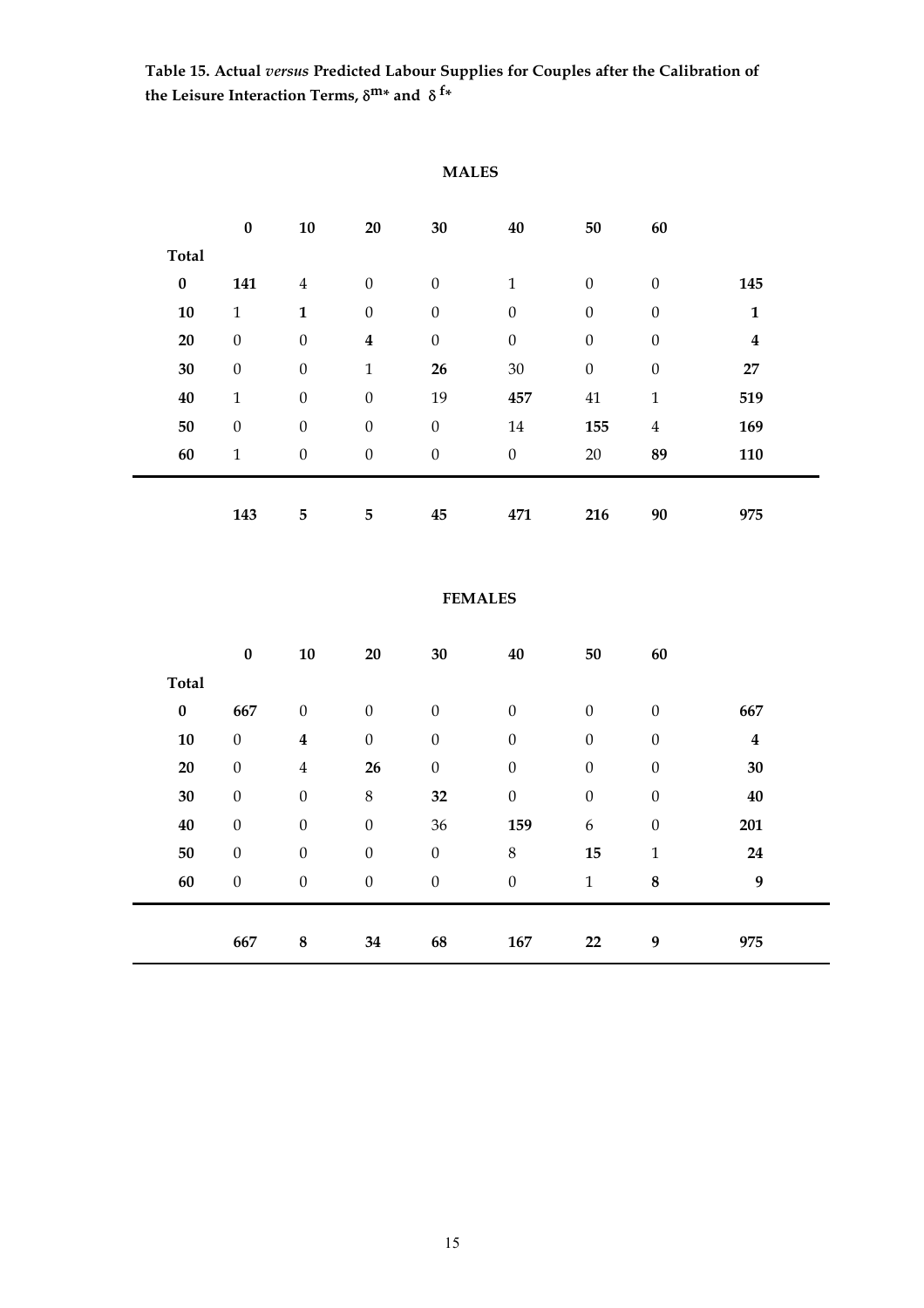| <b>MALES</b>    | Coeff.    | t value |
|-----------------|-----------|---------|
| Constant        | - 0.3161  | - 0.86  |
| Age             | 0.1155    | 1.23    |
| Educ2           | 0.1974    | 1.61    |
| Educ3           | - 0.0971  | $-0.63$ |
| Child1          | $-0.1434$ | $-1.40$ |
| Child2          | 0.0930    | 1.55    |
|                 |           |         |
| $N^{\circ}$ obs | 975       |         |
| $R^2$           | 0.011     |         |

| Table 16. The Leisure Interaction Terms as a Function of Demographic Characteristics. |  |
|---------------------------------------------------------------------------------------|--|
| <b>Regression Results</b>                                                             |  |

| <b>FEMALES</b>    | Coeff.    | t value |
|-------------------|-----------|---------|
| Constant          | 0.3103    | 0.71    |
| Age               | 0.0498    | 0.41    |
| Educ <sub>2</sub> | 0.1010    | 0.71    |
| Educ3             | $-0.0473$ | $-0.26$ |
| Child1            | 0.0808    | 0.67    |
| Child2            | 0.1751    | 2.45    |
|                   |           |         |
| N°obs             | 975       |         |
| $R^2$             | 0.003     |         |
|                   |           |         |

**\_\_\_\_\_\_\_\_\_\_\_\_\_\_\_\_\_\_\_\_\_\_\_\_\_\_\_\_\_\_\_\_\_\_\_\_\_\_\_\_\_\_\_\_\_\_\_\_\_\_\_\_\_\_\_\_\_\_\_\_\_\_\_\_\_**

**\_\_\_\_\_\_\_\_\_\_\_\_\_\_\_\_\_\_\_\_\_\_\_\_\_\_\_\_\_\_\_\_\_\_\_\_\_\_\_\_\_\_\_\_\_\_\_\_\_\_\_\_\_\_\_\_\_\_\_\_\_\_\_\_\_**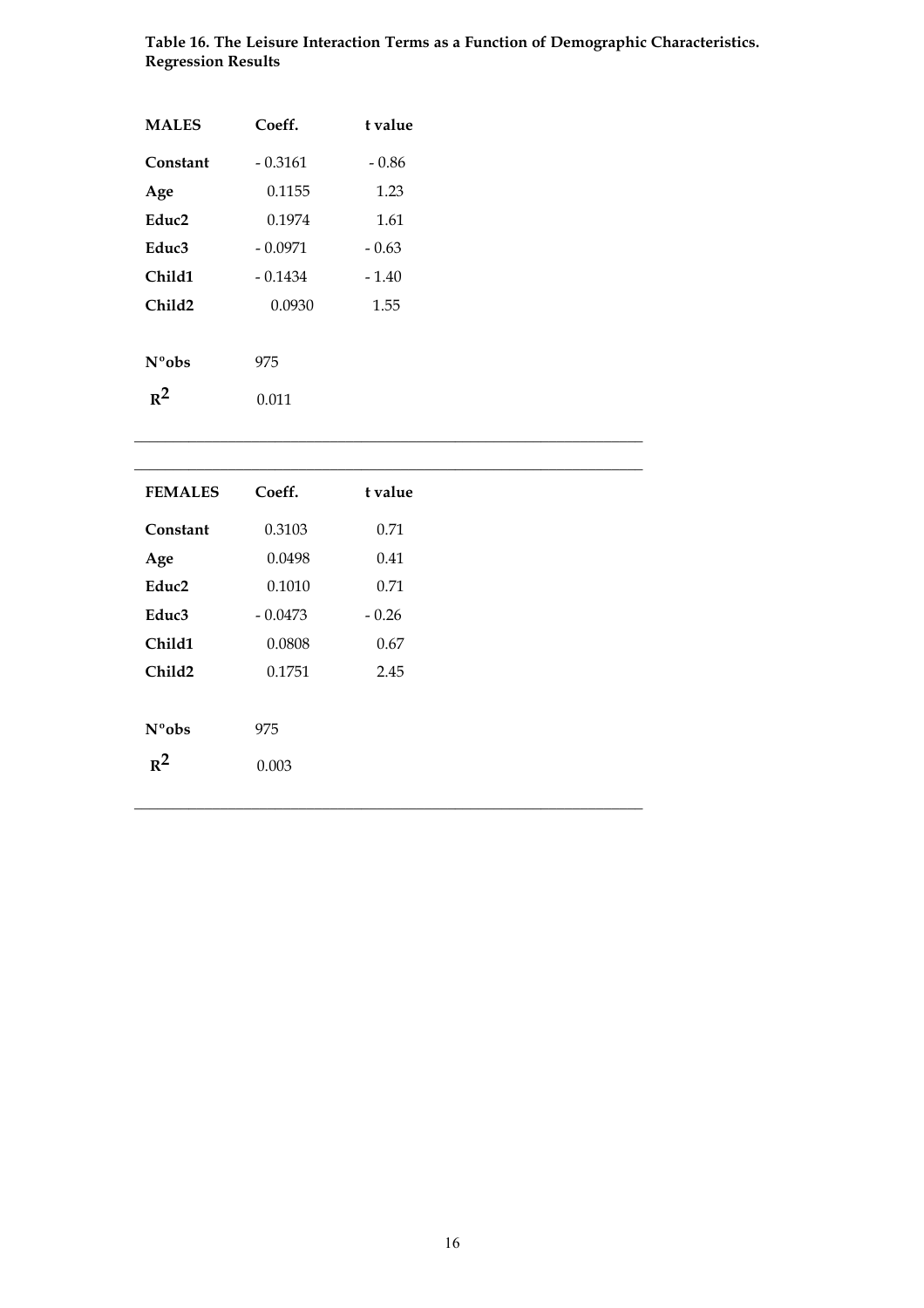**Table 17. Actual** *versus* **Predicted Labour Supplies for Couples after the Estimation of** the Leisure Interaction Terms,  $\delta^{\mathbf{m}*}$  and  $\delta^{\mathbf{f}*}$ 

|              | $\pmb{0}$        | 10               | 20               | 30               | 40               | 50               | 60               |                  |
|--------------|------------------|------------------|------------------|------------------|------------------|------------------|------------------|------------------|
| <b>Total</b> |                  |                  |                  |                  |                  |                  |                  |                  |
| $\pmb{0}$    | 13               | 71               | 22               | 38               | $\mathbf{1}$     | $\boldsymbol{0}$ | $\boldsymbol{0}$ | 145              |
| 10           | $\boldsymbol{0}$ | $\bf{0}$         | $\boldsymbol{0}$ | $\mathbf{1}$     | $\boldsymbol{0}$ | $\mathbf{0}$     | $\boldsymbol{0}$ | $\mathbf{1}$     |
| 20           | $\mathbf{1}$     | $\boldsymbol{0}$ | $\bf{0}$         | $\mathfrak{Z}$   | $\boldsymbol{0}$ | $\boldsymbol{0}$ | $\boldsymbol{0}$ | $\boldsymbol{4}$ |
| 30           | $\boldsymbol{0}$ | $\mathbf{1}$     | $\mathfrak{Z}$   | $\boldsymbol{6}$ | $\overline{7}$   | $10\,$           | $\boldsymbol{0}$ | 27               |
| 40           | $10\,$           | 20               | 44               | 125              | 124              | 193              | $\mathfrak{B}$   | 519              |
| 50           | $10\,$           | $\boldsymbol{6}$ | 22               | 56               | 35               | 39               | $\mathbf{1}$     | 169              |
| 60           | 11               | $\mathbf{1}$     | 26               | 34               | $20\,$           | 17               | $\mathbf{1}$     | 110              |
|              |                  |                  |                  |                  |                  |                  |                  |                  |
|              | 45               | 99               | 117              | 263              | 187              | 259              | 5                | 975              |

### **MALES**

## **FEMALES**

|            | $\bf{0}$       | 10               | 20             | 30               | 40               | 50               | 60               | <b>Total</b>     |
|------------|----------------|------------------|----------------|------------------|------------------|------------------|------------------|------------------|
| $\pmb{0}$  | 499            | 33               | 118            | 17               | $\boldsymbol{0}$ | $\boldsymbol{0}$ | $\boldsymbol{0}$ | 667              |
| ${\bf 10}$ | $\mathfrak{B}$ | $\pmb{0}$        | $\mathbf{1}$   | $\boldsymbol{0}$ | $\boldsymbol{0}$ | $\boldsymbol{0}$ | $\boldsymbol{0}$ | $\boldsymbol{4}$ |
| 20         | 5              | $\overline{2}$   | $\bf8$         | $14\,$           | 1                | $\boldsymbol{0}$ | $\boldsymbol{0}$ | 30               |
| $30\,$     | $\,$ 8 $\,$    | $\overline{4}$   | 5              | 20               | $\mathfrak{B}$   | $\boldsymbol{0}$ | $\boldsymbol{0}$ | 40               |
| 40         | 35             | 22               | 64             | 68               | 12               | $\boldsymbol{0}$ | $\boldsymbol{0}$ | 201              |
| 50         | 3              | $\boldsymbol{6}$ | $\overline{7}$ | $\overline{7}$   | $\boldsymbol{0}$ | $\bf{0}$         | $\boldsymbol{0}$ | 24               |
| 60         | 3              | $\mathbf{1}$     | $\mathfrak{Z}$ | $\mathbf{1}$     | $\boldsymbol{0}$ | $\boldsymbol{0}$ | $\bf{0}$         | 9                |
|            |                |                  |                |                  |                  |                  |                  |                  |
|            | 556            | 68               | 208            | 127              | 16               | $\bf{0}$         | $\bf{0}$         | 975              |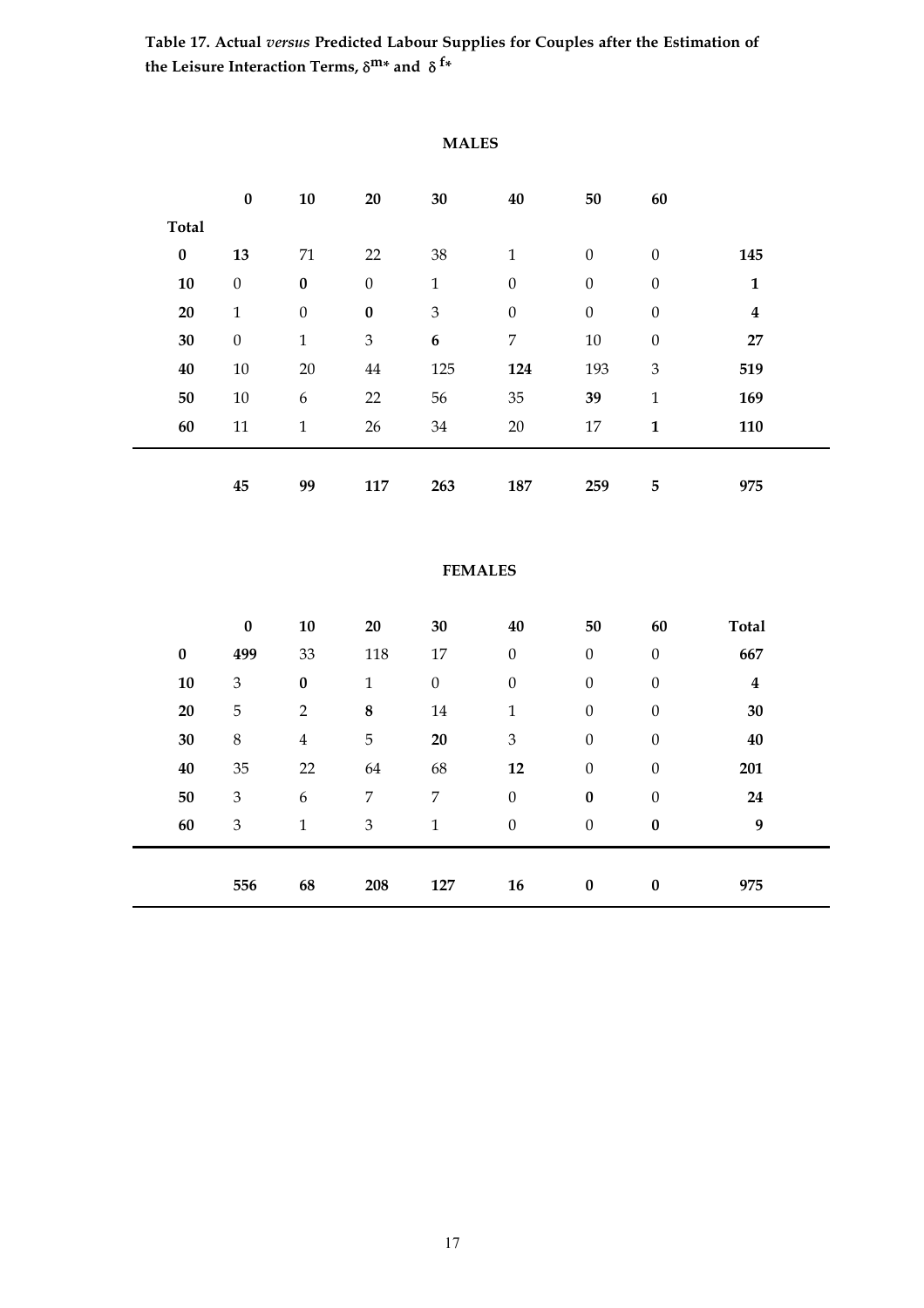|                                    |                                                | Coeff.     | Robust<br>Std. Error. | t-value  |
|------------------------------------|------------------------------------------------|------------|-----------------------|----------|
| $\theta$ 1                         | $ln(c^c - c)$ , regime 1                       | $-2.04$    | 0.28                  | $-7.29$  |
| $\theta$ 2                         | $ln(c^c - c)$ , regime 2                       | 2.15       | 0.49                  | 4.37     |
| m                                  | probability scalar                             | $-0.10$    | 0.43                  | $-0.23$  |
| $\beta$ c1                         | $ln(c^c - c)x$ educ2                           | 0.19       | 0.17                  | 1.15     |
| $\beta$ c2                         | $ln(c^c - c)x$ educ3                           | 0.82       | 0.39                  | 2.09     |
| $\beta$ c3                         | $ln(c^c - c))$ x regf <sub>1</sub>             | 5.98       | 0.47                  | 12.80    |
| $\beta$ c4                         | $ln(c^c - c))$ x regm <sub>2</sub>             | 2.30       | 0.28                  | 8.29     |
| $\beta^m 10$                       | $ln(l^m - l)$                                  | $-8.64$    | 2.59                  | $-3.33$  |
| $\beta^m\!l1$                      | $ln(l^m - l)$ x children                       | 3.17       | 2.78                  | 1.14     |
| $\beta^m$ 12                       | $ln(l^m - l)$ x educ3                          | 0.30       | 0.30                  | $1.00\,$ |
| $\beta^{f}10$                      | $ln(l^f - l)$                                  | 4.46       | 2.45                  | 1.60     |
| $\beta^{f}11$                      | $ln(l^f - l)$ x children                       | 4.05       | 2.54                  | 1.60     |
| $\beta^f$ 12                       | $ln(l^f - l)$ x educ2                          | $-0.30$    | 0.34                  | $-0.87$  |
| $\beta$ <sup>f</sup> <sub>13</sub> | $ln(l^f - l) \ge regf_1$                       | $-12.79$   | 0.76                  | $-16.78$ |
| $\delta 0$                         | $ln(l^f - l) \propto ln(l^m - l)$              | 1.86       | 0.64                  | 2.90     |
| $\delta 1$                         | $ln(l^f - l) \propto ln(l^m - l)$ xchildren    | $-0.69$    | 0.68                  | $-1.01$  |
| $\delta$ 2                         | $ln(l^f-1) \propto ln(l^m-1)$ xeduc3           | $-0.13$    | 0.09                  | $-1.45$  |
| $\delta$ 3                         | $ln(l^f - l) \propto ln(l^m - l)$ xdreg        | $-0.15$    | 0.06                  | $-2.66$  |
| $\delta$ 4                         | $ln(l^f - l) \times ln(l^m - l) \times age$    | 0.006      | 0.005                 | 1.18     |
| $\delta$ 5                         | $ln(l^f - l) \times ln(l^m - l) \times regf_1$ | 1.25       | 0.11                  | 11.55    |
| log likelihood                     |                                                | $-2711.76$ |                       |          |
| Number of Observations: 975        |                                                |            |                       |          |

# **Table 18. Mixed Multinomial Logit Estimates of preferences for Couples (Two Mass Points)**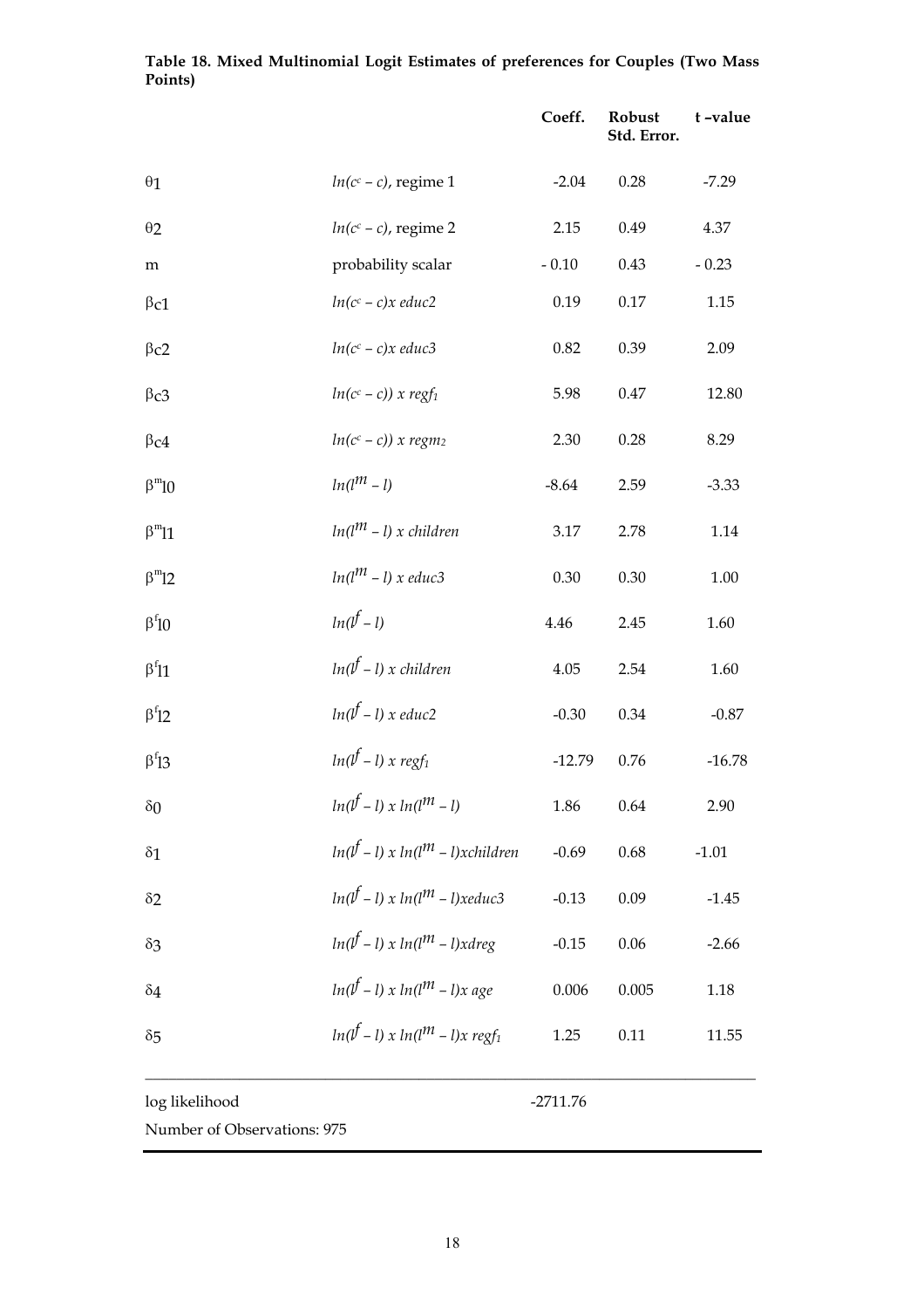|              | $\pmb{0}$                 | 10               | 20               | 30               | 40               | 50               | 60               |                  |  |
|--------------|---------------------------|------------------|------------------|------------------|------------------|------------------|------------------|------------------|--|
| <b>Total</b> |                           |                  |                  |                  |                  |                  |                  |                  |  |
| $\pmb{0}$    | $\boldsymbol{4}$          | $\mathbf{1}$     | 8                | $18\,$           | $\overline{4}$   | $\boldsymbol{0}$ | $\overline{4}$   | 39               |  |
| 10           | $\boldsymbol{0}$          | $\pmb{0}$        | $\boldsymbol{0}$ | $\mathbf{1}$     | $\boldsymbol{0}$ | $\mathbf{1}$     | $\boldsymbol{0}$ | $\overline{2}$   |  |
| 20           | $\boldsymbol{0}$          | $\boldsymbol{0}$ | $\mathbf{1}$     | $\mathbf{1}$     | $\mathbf 1$      | $\mathbf{1}$     | $\boldsymbol{0}$ | $\boldsymbol{4}$ |  |
| 30           | $\boldsymbol{0}$          | $\boldsymbol{0}$ | $\overline{2}$   | 5                | 26               | $\overline{2}$   | $\overline{2}$   | 37               |  |
| 40           | $\ensuremath{\mathbf{3}}$ | $\boldsymbol{0}$ | $\overline{2}$   | $10\,$           | 229              | 53               | 20               | 317              |  |
| 50           | $\boldsymbol{0}$          | $\boldsymbol{0}$ | $\boldsymbol{0}$ | $\boldsymbol{6}$ | 53               | 54               | $\overline{7}$   | 120              |  |
| 60           | $\boldsymbol{0}$          | $\boldsymbol{0}$ | $\boldsymbol{0}$ | $\mathbf{1}$     | 9                | $\,8\,$          | $\boldsymbol{9}$ | 27               |  |
|              |                           |                  |                  |                  |                  |                  |                  |                  |  |
|              | $\overline{7}$            | $\mathbf{1}$     | 13               | 42               | 322              | 119              | 42               | 546              |  |

# **MALES**

#### **FEMALES**

|              | $\pmb{0}$        | 10                          | 20             | 30               | 40               | 50               | 60               |     |
|--------------|------------------|-----------------------------|----------------|------------------|------------------|------------------|------------------|-----|
| <b>Total</b> |                  |                             |                |                  |                  |                  |                  |     |
| $\pmb{0}$    | 126              | 70                          | 56             | 7                | $\boldsymbol{0}$ | $\boldsymbol{0}$ | $\boldsymbol{0}$ | 259 |
| 10           | $\sqrt{2}$       | $\mathbf{1}$                | $\mathbf{1}$   | 1                | $\boldsymbol{0}$ | $\boldsymbol{0}$ | $\boldsymbol{0}$ | 5   |
| 20           | $\bf 4$          | $\ensuremath{\mathfrak{Z}}$ | 13             | $10\,$           | $\boldsymbol{0}$ | $\mathbf{1}$     | $\boldsymbol{0}$ | 31  |
| $30\,$       | $\boldsymbol{7}$ | $\overline{4}$              | 13             | $30\,$           | 7                | $\boldsymbol{0}$ | $\overline{2}$   | 63  |
| 40           | 18               | 12                          | 31             | 68               | 23               | 7                | 3                | 162 |
| 50           | $\mathbf 5$      | $\boldsymbol{0}$            | $\overline{2}$ | 6                | $\mathbf{1}$     | $\mathbf{1}$     | $\overline{2}$   | 17  |
| 60           | $\overline{2}$   | $\overline{2}$              | 3              | $\boldsymbol{0}$ | $\boldsymbol{0}$ | $\boldsymbol{0}$ | $\overline{2}$   | 9   |
|              |                  |                             |                |                  |                  |                  |                  |     |
|              | 164              | 92                          | 119            | 122              | 31               | 9                | 9                | 546 |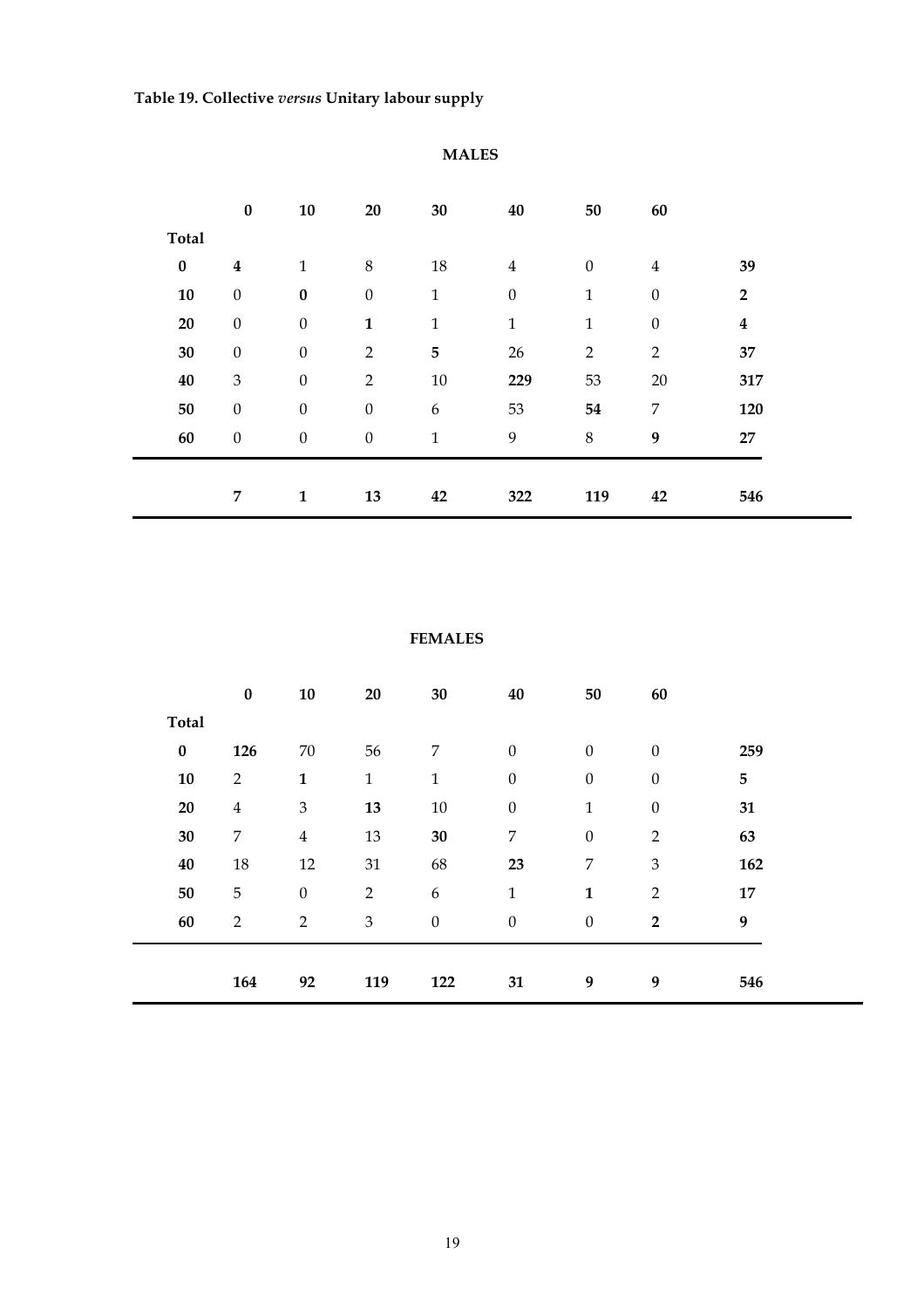**Table 20. The Impact of the 1999 Tax Reform on Couples' Decisions to Fill in Separate or Joint Tax Returns, and the Number of Returns with Zero Tax Liabilities. The Static Case** 

|                       |      | Tax Returns, 1994 |              |                | Tax Returns, 1999 |       |  |  |  |
|-----------------------|------|-------------------|--------------|----------------|-------------------|-------|--|--|--|
|                       | Zero | Non               | <b>Total</b> | Zero           | <b>Non</b>        | Total |  |  |  |
|                       |      | Zero              |              |                | Zero              |       |  |  |  |
| <b>SINGLES</b>        |      |                   |              |                |                   |       |  |  |  |
| 1. Males              | 23   | 86                | 109          | 29             | 80                | 109   |  |  |  |
| 2. Females            | 28   | 107               | 135          | 50             | 85                | 135   |  |  |  |
| <b>COUPLES</b>        |      |                   |              |                |                   |       |  |  |  |
| 3. Individual Returns | 166  | 540               | 700          | 448            | 1,364             | 1,812 |  |  |  |
| 4. Joint Returns      | 52   | 570               | 622          | $\overline{2}$ | 67                | 69    |  |  |  |
| <b>TOTAL</b>          | 269  | 1,103             | 1,572        | 529            | 1,596             | 2,125 |  |  |  |

**Table 21. The Impact of the 1999 Tax Reform on Tax Liabilities, Average Tax Rates, and Disposable Incomes. The Static Case.** 

|                |            | <b>1994 GROSS INCOME</b><br>(Euro per year) |             |             | <b>NET TAX LIABILITY</b> |                | <b>MEAN TAX RATES</b><br>$(in \frac{0}{0})$ |             |                |
|----------------|------------|---------------------------------------------|-------------|-------------|--------------------------|----------------|---------------------------------------------|-------------|----------------|
| <b>DECILES</b> | Min<br>(1) | Max<br>(2)                                  | Mean<br>(3) | 1994<br>(4) | 1999<br>(5)              | $4 - 5$<br>(6) | 1994<br>(7)                                 | 1999<br>(8) | $7 - 8$<br>(9) |
| 1              | 16,0       | 2,242                                       | 508         | 0.00        | 0.00                     | 0.00           | 0.00                                        | 0.00        | 0.00           |
| $\overline{2}$ | 2,352      | 7,296                                       | 5,279       | 122         | 17                       | 105            | 2.25                                        | 0.02        | 2.23           |
| 3              | 7.310      | 9.313                                       | 8,285       | 462         | 197                      | 365            | 5.50                                        | 2.32        | 3.18           |
| 4              | 9.355      | 11.433                                      | 10.433      | 858         | 545                      | 313            | 8.21                                        | 5.19        | 3.02           |
| 5              | 11,470     | 14,059                                      | 12,699      | 1,256       | 906                      | 350            | 9.85                                        | 7.09        | 2.76           |
| 6              | 14,064     | 17,096                                      | 15,637      | 1,926       | 1,552                    | 374            | 12.27                                       | 9.89        | 2.38           |
| 7              | 17,120     | 21,230                                      | 19.109      | 2,792       | 2,195                    | 597            | 14.56                                       | 11.46       | 3.10           |
| 8              | 21,246     | 27,043                                      | 24,049      | 4,017       | 3,214                    | 803            | 16.66                                       | 13.32       | 3.34           |
| 9              | 27,116     | 35,009                                      | 30,517      | 5,740       | 4,653                    | 1,087          | 18.78                                       | 15.23       | 3.55           |
| 10             | 35,028     | 200,118                                     | 50,041      | 12,575      | 10,501                   | 2,074          | 23.33                                       | 19.29       | 4.04           |
| 90-95          | 35,028     | 45,291                                      | 39,204      | 8,168       | 6,564                    | 1,604          | 20.79                                       | 16.74       | 4.05           |
| 95-100         | 45,332     | 200,118                                     | 61,059      | 17,055      | 14,504                   | 2,551          | 25.90                                       | 21.88       | 4.02           |
| <b>TOTAL</b>   |            |                                             | 17,629      | 2,967       | 2,371                    | 596            | 11.13                                       | 8.40        | 2.73           |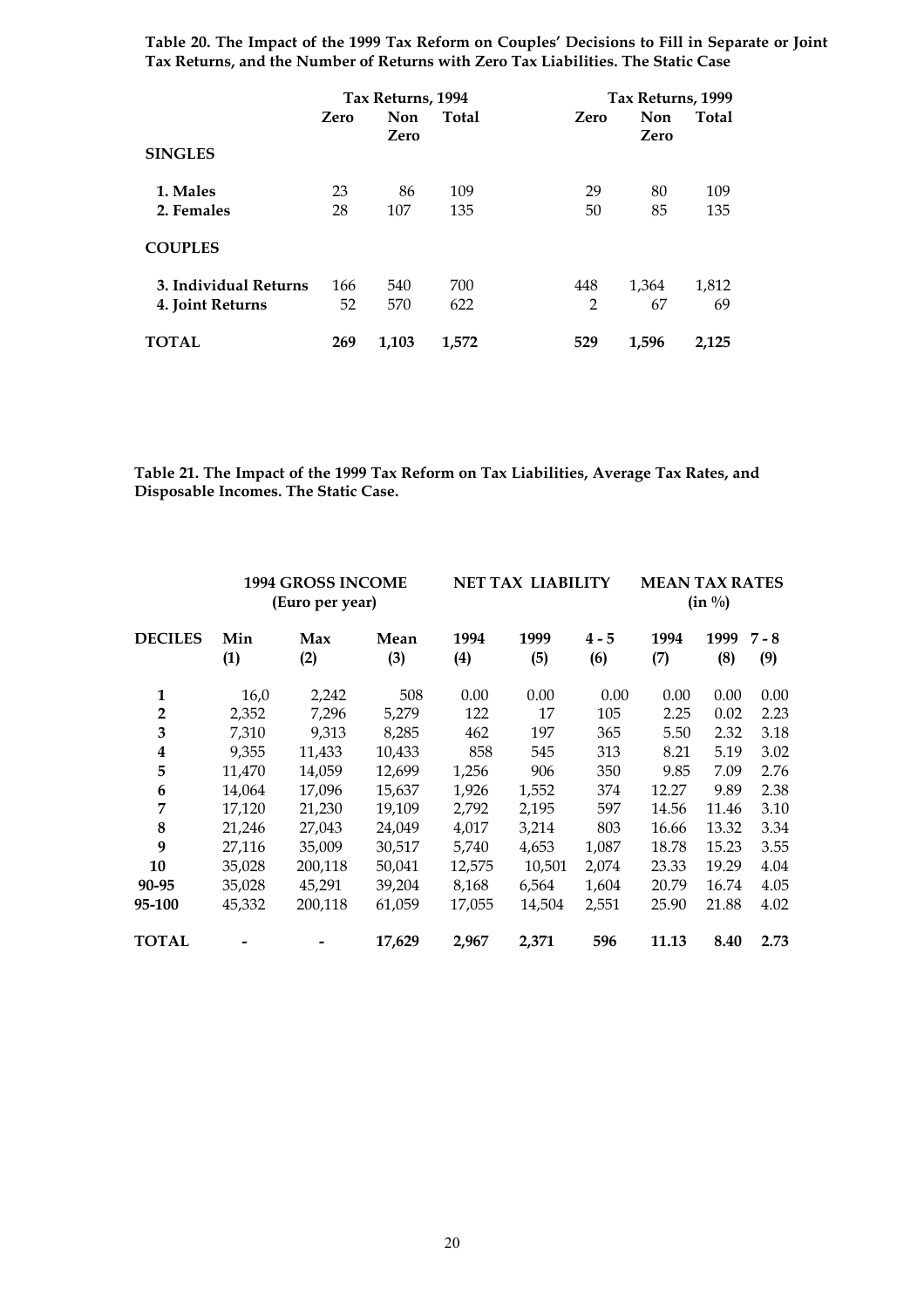**Table 22. The 1999 Tax Reform: Changes in Labour Supply for Singles and Couples as a Consequence of Changes in the Budget Constraint** 

|          | $\bf{0}$         | 20           | 40               | 50       | <b>Total</b> |
|----------|------------------|--------------|------------------|----------|--------------|
| $\bf{0}$ | 26               | $\mathbf{1}$ | $\boldsymbol{0}$ | $\theta$ | 27           |
| 20       | $\boldsymbol{0}$ | 6            | $\boldsymbol{0}$ | $\theta$ | 6            |
| 30       | $\theta$         | $\theta$     | $\bf{0}$         | 1        | 1            |
| 40       | $\theta$         | $\theta$     | 72               | 3        | 75           |
|          |                  |              |                  |          |              |
|          | 26               | 7            | 72               | 4        | 109          |

# **SINGLE MALES**

#### **SINGLE FEMALES**

|      |           | $\bf{0}$ | 20       | 30               | 40               | <b>Total</b>        |
|------|-----------|----------|----------|------------------|------------------|---------------------|
|      | $\bf{0}$  | 30       | 10       | $\boldsymbol{0}$ | $\boldsymbol{0}$ | 40                  |
|      | <b>20</b> | $\theta$ | 5        | 1                | $\theta$         | 6                   |
|      | 30        | $\theta$ | 1        | 1                | 4                | 6                   |
|      | 40        | $\theta$ | $\Omega$ | 1                | 82               | 83                  |
| ____ |           |          |          |                  |                  | ------------------- |
|      |           | 30       | 16       | 1                | 86               | 135                 |

#### **MALES IN COUPLES**

|          | $\pmb{0}$        | 10               | 20               | 30               | 40               | 50               | 60               | <b>Total</b>   |
|----------|------------------|------------------|------------------|------------------|------------------|------------------|------------------|----------------|
| $\bf{0}$ | 91               | $44\,$           | $\,8\,$          | $\boldsymbol{0}$ | $\boldsymbol{0}$ | $\boldsymbol{0}$ | $\boldsymbol{0}$ | 143            |
| 10       | $\boldsymbol{0}$ | $\mathbf{3}$     | $\overline{2}$   | $\boldsymbol{0}$ | $\boldsymbol{0}$ | $\boldsymbol{0}$ | $\boldsymbol{0}$ | $\overline{5}$ |
| 20       | 1                | $\boldsymbol{0}$ | 5                | $\boldsymbol{0}$ | $\boldsymbol{0}$ | $\boldsymbol{0}$ | $\boldsymbol{0}$ | 5              |
| 30       | $\boldsymbol{0}$ | $\boldsymbol{0}$ | $\overline{2}$   | 39               | $\overline{4}$   | $\boldsymbol{0}$ | $\boldsymbol{0}$ | 45             |
| 40       | $\boldsymbol{0}$ | $\boldsymbol{0}$ | $\overline{2}$   | 32               | 300              | 132              | 5                | 471            |
| 50       | $\boldsymbol{0}$ | $\boldsymbol{0}$ | $\boldsymbol{0}$ | $\mathbf{1}$     | 64               | 127              | 24               | 216            |
| 60       | $\boldsymbol{0}$ | $\boldsymbol{0}$ | $\boldsymbol{0}$ | $\mathbf{1}$     | 6                | 25               | 58               | 90             |
|          |                  |                  |                  |                  |                  |                  |                  |                |
|          | 91               | 47               | 19               | 73               | 374              | 284              | 87               | 975            |

#### **FEMALES IN COUPLES**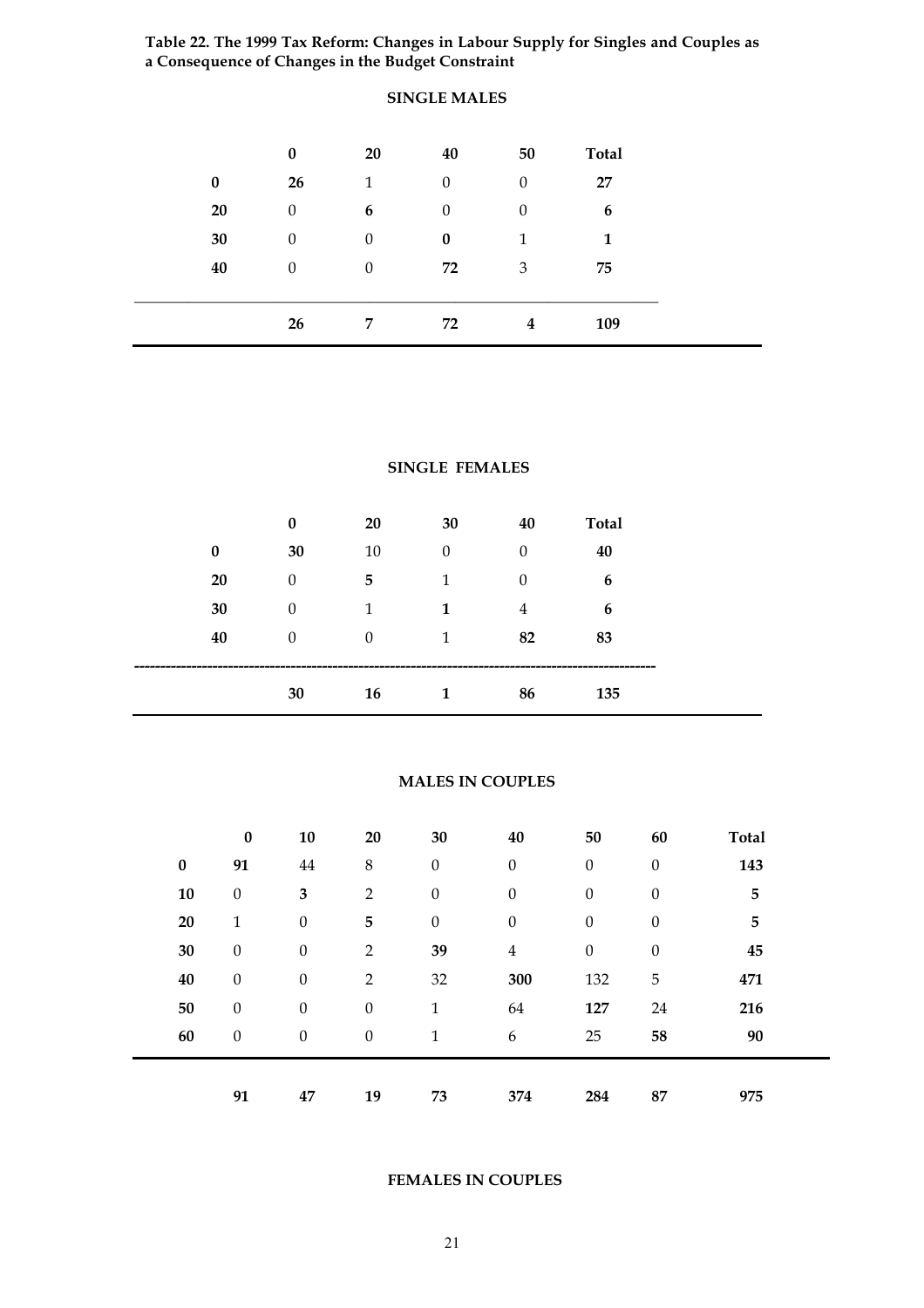|           | $\pmb{0}$        | 10               | 20               | 30               | 40               | 50               | 60               | <b>Total</b> |
|-----------|------------------|------------------|------------------|------------------|------------------|------------------|------------------|--------------|
| $\pmb{0}$ | 470              | 154              | 39               | $\overline{4}$   | $\boldsymbol{0}$ | $\boldsymbol{0}$ | $\boldsymbol{0}$ | 667          |
| 10        | $\mathfrak{Z}$   | 5                | $\boldsymbol{0}$ | $\boldsymbol{0}$ | $\boldsymbol{0}$ | $\boldsymbol{0}$ | $\boldsymbol{0}$ | $\bf 8$      |
| 20        | $\overline{2}$   | $\overline{4}$   | 21               | $\boldsymbol{6}$ | $\mathbf{1}$     | $\boldsymbol{0}$ | $\boldsymbol{0}$ | 34           |
| $30\,$    | $\boldsymbol{0}$ | $\overline{2}$   | $10\,$           | 45               | 11               | $\boldsymbol{0}$ | $\boldsymbol{0}$ | 68           |
| 40        | $\boldsymbol{0}$ | $\boldsymbol{0}$ | $\overline{2}$   | 35               | 117              | 13               | $\boldsymbol{0}$ | 167          |
| 50        | $\boldsymbol{0}$ | $\boldsymbol{0}$ | $\boldsymbol{0}$ | $\boldsymbol{0}$ | 5                | 16               | $\mathbf{1}$     | 22           |
| 60        | $\boldsymbol{0}$ | $\boldsymbol{0}$ | $\boldsymbol{0}$ | $\boldsymbol{0}$ | $\boldsymbol{0}$ | $\overline{2}$   | 7                | 9            |
|           | 475              | 165              | 72               | 90               | 134              | 31               | 8                | 975          |
|           |                  |                  |                  |                  |                  |                  |                  |              |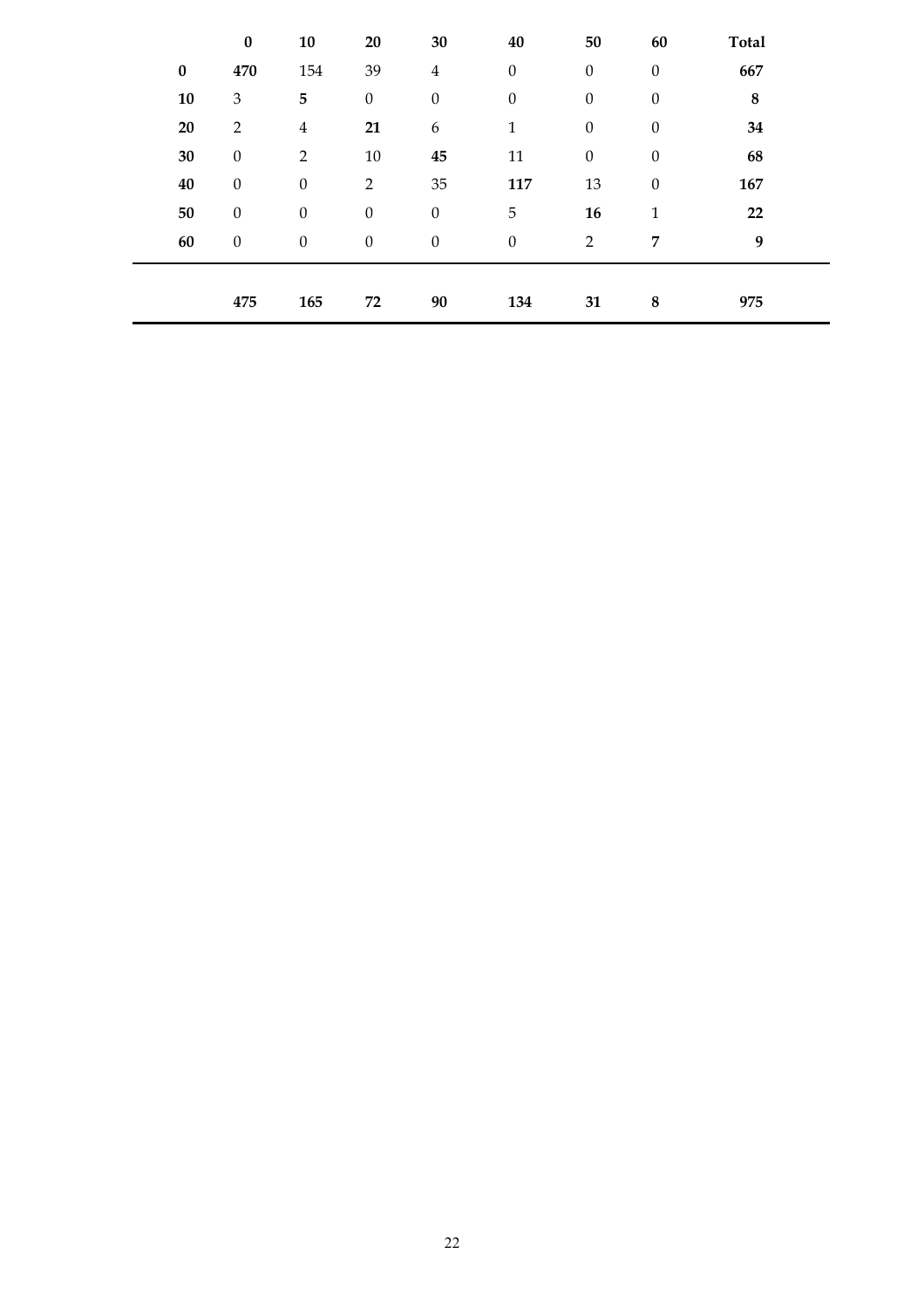

#### **Figure 3. Female Power Index Pre and Post-Reform**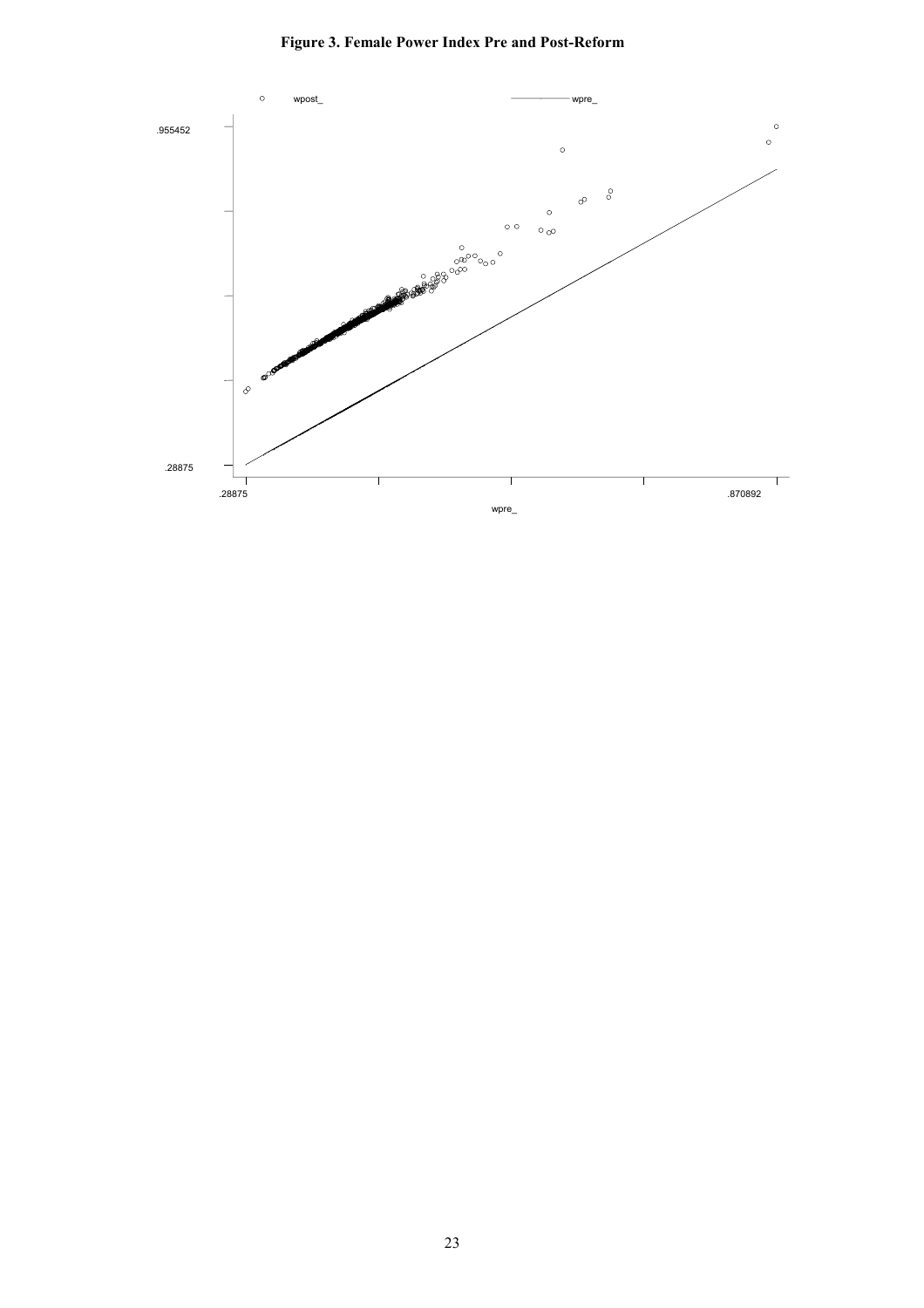**Table 23. The 1999 Tax Reform: Changes in Labour Supply for Couples as a Consequence of Changes in the Budget Constraint and Changes in the Female's Power Index** 

|           | $\pmb{0}$        | 10               | 20               | 30               | 40               | 50               | 60               | <b>Total</b> |
|-----------|------------------|------------------|------------------|------------------|------------------|------------------|------------------|--------------|
| $\pmb{0}$ | 42               | 98               | $\mathfrak{Z}$   | $\boldsymbol{0}$ | $\boldsymbol{0}$ | $\boldsymbol{0}$ | $\boldsymbol{0}$ | 143          |
| 10        | $\boldsymbol{0}$ | $\mathbf{1}$     | $\overline{4}$   | $\boldsymbol{0}$ | $\boldsymbol{0}$ | $\boldsymbol{0}$ | $\boldsymbol{0}$ | 5            |
| 20        | $\boldsymbol{0}$ | $\boldsymbol{0}$ | $\overline{2}$   | 3                | $\boldsymbol{0}$ | $\boldsymbol{0}$ | $\boldsymbol{0}$ | 5            |
| 30        | $\boldsymbol{0}$ | $\boldsymbol{0}$ | $\mathbf{1}$     | 17               | 23               | $\overline{4}$   | $\boldsymbol{0}$ | 45           |
| 40        | $\boldsymbol{0}$ | $\boldsymbol{0}$ | $\mathbf{1}$     | 50               | 116              | 283              | 21               | 471          |
| 50        | $\boldsymbol{0}$ | $\boldsymbol{0}$ | $\boldsymbol{0}$ | $\boldsymbol{0}$ | 10               | 114              | 92               | 216          |
| 60        | $\boldsymbol{0}$ | $\boldsymbol{0}$ | $\boldsymbol{0}$ | $\boldsymbol{0}$ | $\boldsymbol{0}$ | 11               | 79               | 90           |
|           |                  |                  |                  |                  |                  |                  |                  |              |
|           | 42               | 99               | 11               | 70               | 149              | 412              | 192              | 975          |

# **MALES IN COUPLES**

#### **FEMALES IN COUPLES**

|            | $\pmb{0}$                   | 10               | 20               | 30                          | 40               | 50               | <b>Total</b> |  |
|------------|-----------------------------|------------------|------------------|-----------------------------|------------------|------------------|--------------|--|
| $\bf{0}$   | 606                         | $\bf 44$         | 12               | $\overline{4}$              | $\mathbf{1}$     | $\boldsymbol{0}$ | 667          |  |
| ${\bf 10}$ | 3                           | $\boldsymbol{4}$ | $\mathbf{1}$     | $\boldsymbol{0}$            | $\boldsymbol{0}$ | $\boldsymbol{0}$ | 8            |  |
| 20         | $11\,$                      | $\mathbf 5$      | 15               | $\ensuremath{\mathfrak{Z}}$ | $\boldsymbol{0}$ | $\boldsymbol{0}$ | 34           |  |
| 30         | $\ensuremath{\mathfrak{Z}}$ | 15               | 24               | 25                          | $\boldsymbol{0}$ | $\mathbf{1}$     | 68           |  |
| 40         | $\overline{2}$              | $\overline{7}$   | 63               | 58                          | 34               | $\mathfrak{Z}$   | 167          |  |
| 50         | $\boldsymbol{0}$            | $\boldsymbol{0}$ | $\overline{2}$   | $\bf 4$                     | 5                | 11               | 22           |  |
| 60         | $\boldsymbol{0}$            | $\boldsymbol{0}$ | $\boldsymbol{0}$ | $\boldsymbol{0}$            | $\boldsymbol{0}$ | 9                | 9            |  |
|            |                             |                  |                  |                             |                  |                  |              |  |
|            | 625                         | 75               | 117              | 94                          | 40               | 24               | 975          |  |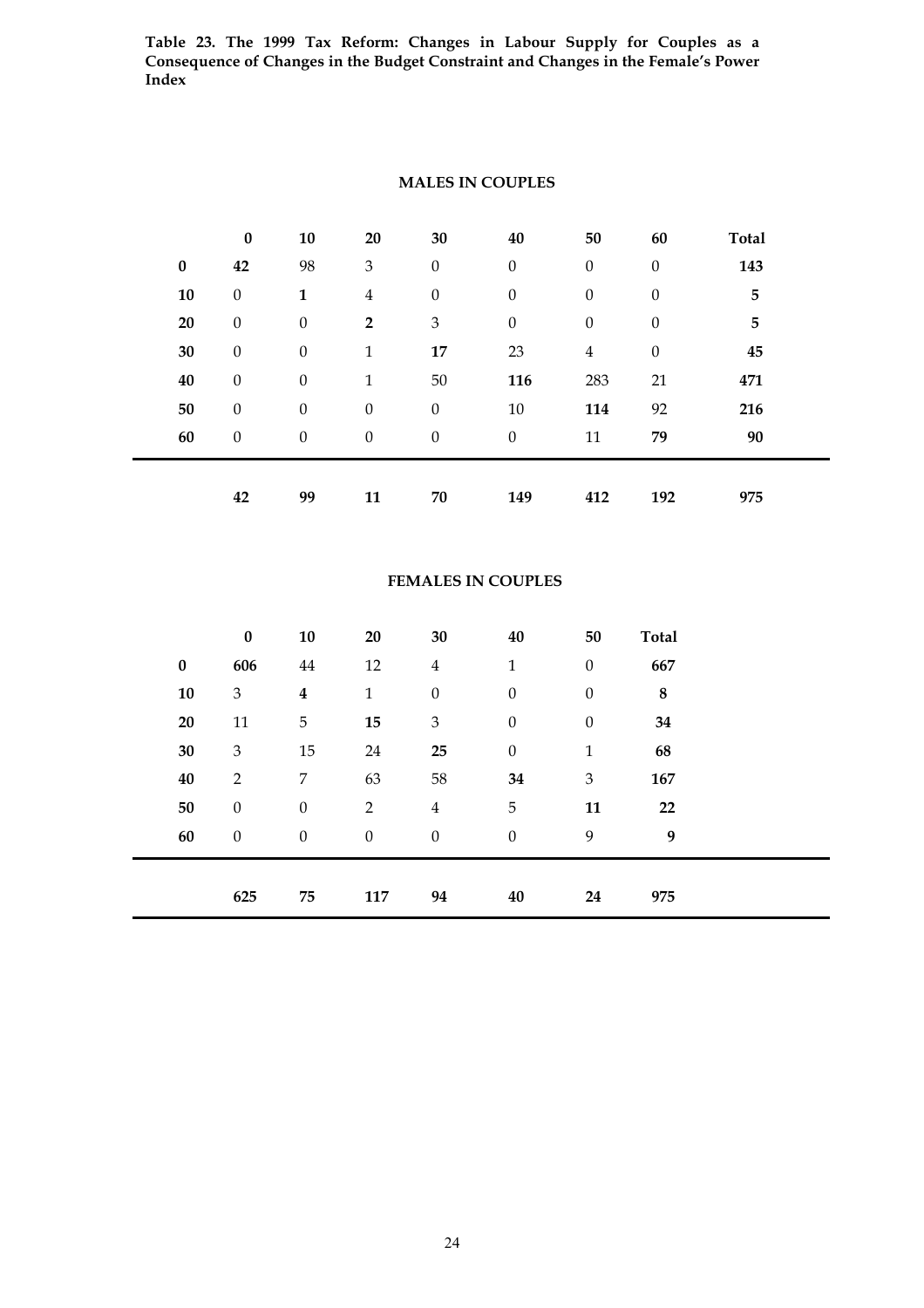**Table 24. The Impact of the 1999 Tax Reform on Mean Weekly Hours Worked, Mean Before-tax Income (Gross Household Income Net of Social Security Contributions), and Mean After-tax Income (Disposable Income). Euro per year.** 

|                | <b>Mean Weekly Hours</b> |       |                              |        | <b>Gross Income</b> |                   | Disposable Income |        |                          |
|----------------|--------------------------|-------|------------------------------|--------|---------------------|-------------------|-------------------|--------|--------------------------|
|                | 1994                     | 1999a | 1999b                        | 1994   | 1999a               | 1999b             | 1994              | 1999a  | 1999b                    |
|                | (1)                      | (2)   | (3)                          | (4)    | (5)                 | (6)               | (7)               | (8)    | (9)                      |
| <b>SINGLES</b> |                          |       |                              |        |                     |                   |                   |        |                          |
| <b>Males</b>   | 28.9                     | 29.5  | $\qquad \qquad \blacksquare$ | 11,189 | 11,651              |                   | 9,533             | 9,867  |                          |
| <b>Females</b> | 26.8                     | 28.5  |                              | 12,801 | 13,224              | $\qquad \qquad -$ | 10,091            | 10,978 | $\overline{\phantom{a}}$ |
| <b>COUPLES</b> |                          |       |                              | 18,973 | 19,972              | 20,143            | 15,878            |        | 17,510 17,406            |
| <b>Males</b>   | 37.5                     | 38.4  | 42.4                         |        |                     |                   | 8,477             | 9.237  | 11,661                   |
| Females        | 11.4                     | 13.5  | 8.9                          | -      |                     |                   | 7,401             | 8,273  | 5,745                    |
| ALL            |                          |       |                              | 17,629 | 18,483              | 18,620            | 14,670            |        | 16,078 16,020            |

**1999a =** Effects Induced by the Tax Reform Only Through the Budget Constraint

**1999b =** Total Effects Induced by the Tax Reform, Including Changes In Females' Power Indexes

**Table 25. The Impact of the 1999 Tax Reform on Tax Liabilities, Average Tax Rates, and Disposable Incomes After Reactions to Changes in Budget Constraints** 

|                |            | <b>1999 GROSS INCOME</b> |             | <b>AVERAGE</b><br><b>NET TAX</b><br><b>LIABILITY</b> | <b>AVERAGE</b><br><b>AFTER TAX</b><br><b>INCOME</b> | in $\%$<br><b>AVERAGE</b><br><b>TAX RATE</b> |  |
|----------------|------------|--------------------------|-------------|------------------------------------------------------|-----------------------------------------------------|----------------------------------------------|--|
| <b>DECILES</b> | Min<br>(1) | Max<br>(2)               | Mean<br>(3) | (4)                                                  |                                                     |                                              |  |
| 1              | 32         | 4,379                    | 2,289       | $0.0\,$                                              | 2,289                                               | 0.0                                          |  |
| $\overline{2}$ | 4,385      | 7,784                    | 6,249       | 48                                                   | 6,241                                               | 0.67                                         |  |
| 3              | 7,801      | 9,864                    | 8,873       | 260                                                  | 8,613                                               | 2.88                                         |  |
| 4              | 9,866      | 12,082                   | 10,838      | 556                                                  | 10,282                                              | 5.10                                         |  |
| 5              | 12,085     | 14,858                   | 13,403      | 1,049                                                | 12,354                                              | 7.80                                         |  |
| 6              | 16,886     | 17,938                   | 16,320      | 1,419                                                | 14.901                                              | 8.68                                         |  |
| 7              | 17,962     | 21,602                   | 19,867      | 2,195                                                | 17,672                                              | 11.04                                        |  |
| 8              | 21,610     | 27,486                   | 24,495      | 3,044                                                | 19,451                                              | 12.41                                        |  |
| 9              | 27,528     | 36,203                   | 31,264      | 4,791                                                | 26,473                                              | 15.28                                        |  |
| 10             | 36,230     | 200,118                  | 51,500      | 10.802                                               | 40,698                                              | 19.23                                        |  |
| 90-95          | 36,230     | 45,224                   | 39,548      | 6,580                                                | 32,968                                              | 16.58                                        |  |
| 95-100         | 45,291     | 200,118                  | 63,651      | 15,096                                               | 48,555                                              | 21.92                                        |  |
| <b>TOTAL</b>   |            |                          | 18,483      | 2,410                                                | 16,023                                              | 8.30                                         |  |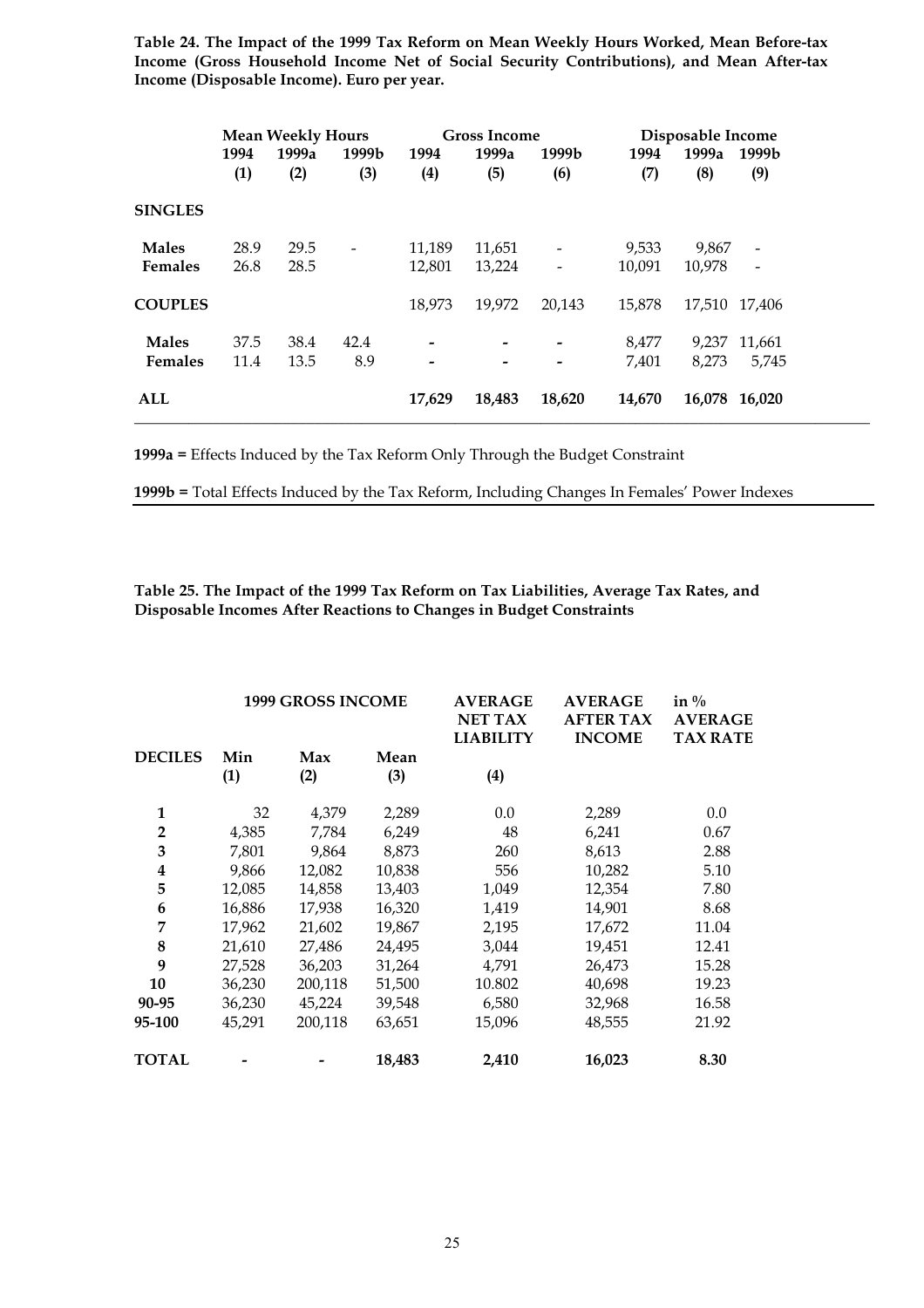**Table 26. The Impact of the 1999 Tax Reform on Tax Liabilities, Average Tax Rates, and Disposable Incomes After Reactions to Changes in Budget Constraints and Females' Power Index**

|                |            | <b>1999 GROSS INCOME</b> |             | <b>AVERAGE</b><br><b>NET TAX</b><br><b>LIABILITY</b> | <b>AVERAGE</b><br><b>AFTER TAX</b><br><b>INCOME</b> | in $\%$<br><b>AVERAGE</b><br><b>TAX RATE</b> |
|----------------|------------|--------------------------|-------------|------------------------------------------------------|-----------------------------------------------------|----------------------------------------------|
| <b>DECILES</b> | Min<br>(1) | Max<br>(2)               | Mean<br>(3) | (4)                                                  |                                                     |                                              |
| 1              | 32         | 4,290                    | 2,551       | 0.0                                                  | 2,551                                               | 0.0                                          |
| $\overline{2}$ | 4,293      | 7,542                    | 6,249       | 31                                                   | 6,218                                               | 0.44                                         |
| 3              | 7,566      | 9,493                    | 8,548       | 193                                                  | 8,355                                               | 2.22                                         |
| 4              | 9,533      | 12,065                   | 10,585      | 532                                                  | 10,053                                              | 4.98                                         |
| 5              | 12,097     | 14,783                   | 13,353      | 1,060                                                | 12,293                                              | 7.94                                         |
| 6              | 14.794     | 18,682                   | 16,638      | 1,749                                                | 14,889                                              | 10.44                                        |
| 7              | 18,701     | 22,492                   | 20,424      | 2,492                                                | 17,932                                              | 12.17                                        |
| 8              | 22,503     | 27,922                   | 25,335      | 3,437                                                | 21,898                                              | 13.51                                        |
| 9              | 27,995     | 36,566                   | 31,934      | 5,198                                                | 26,736                                              | 16.22                                        |
| 10             | 36,571     | 200,118                  | 51,022      | 11,438                                               | 39,584                                              | 20.65                                        |
| 90-95          | 36,571     | 44,089                   | 40,089      | 7,144                                                | 32,945                                              | 17.81                                        |
| 95-100         | 44,089     | 200,118                  | 62,168      | 15,803                                               | 46,635                                              | 23.53                                        |
| <b>TOTAL</b>   |            |                          | 18,619      | 2,606                                                | 16,013                                              | 8.85                                         |